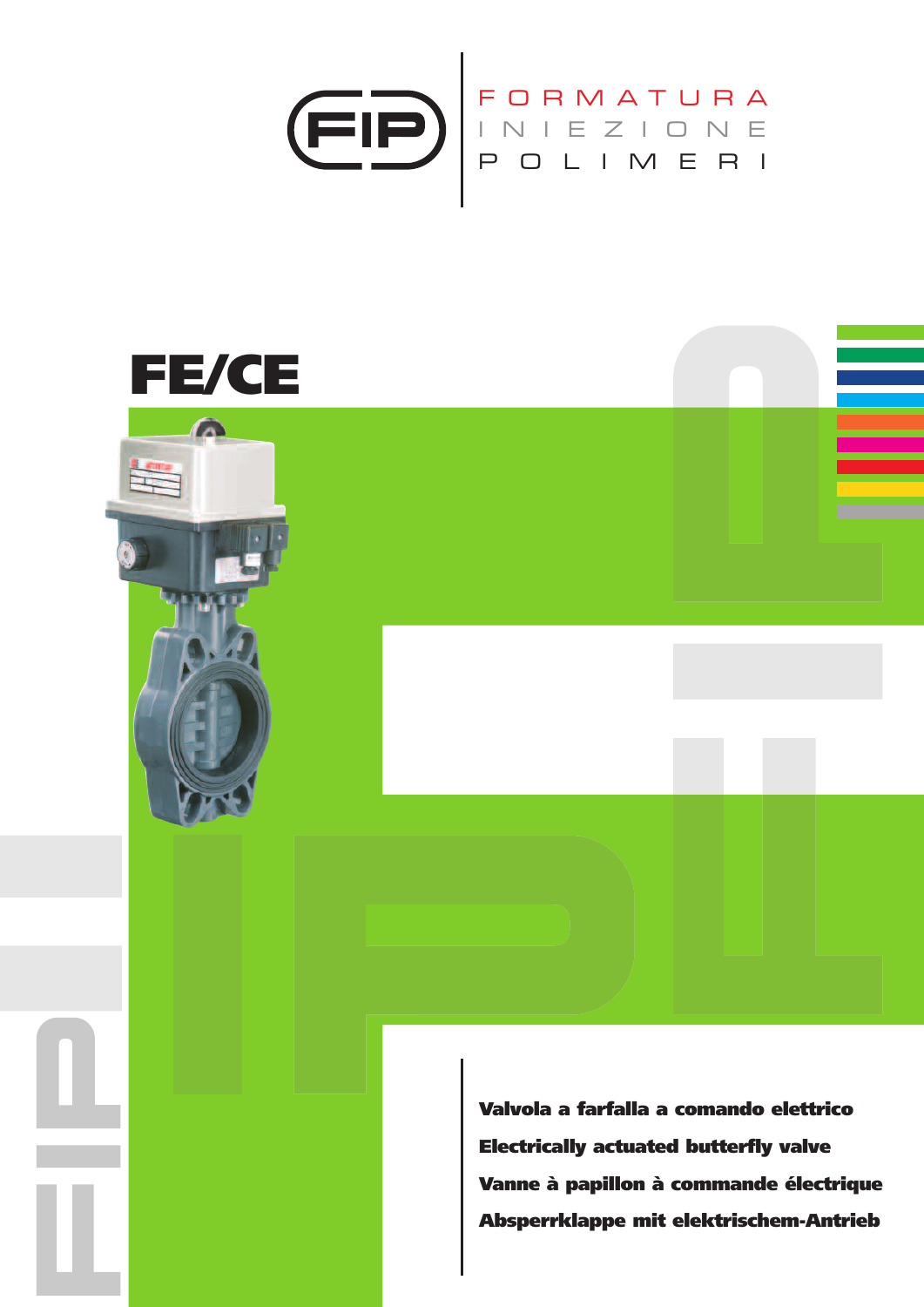

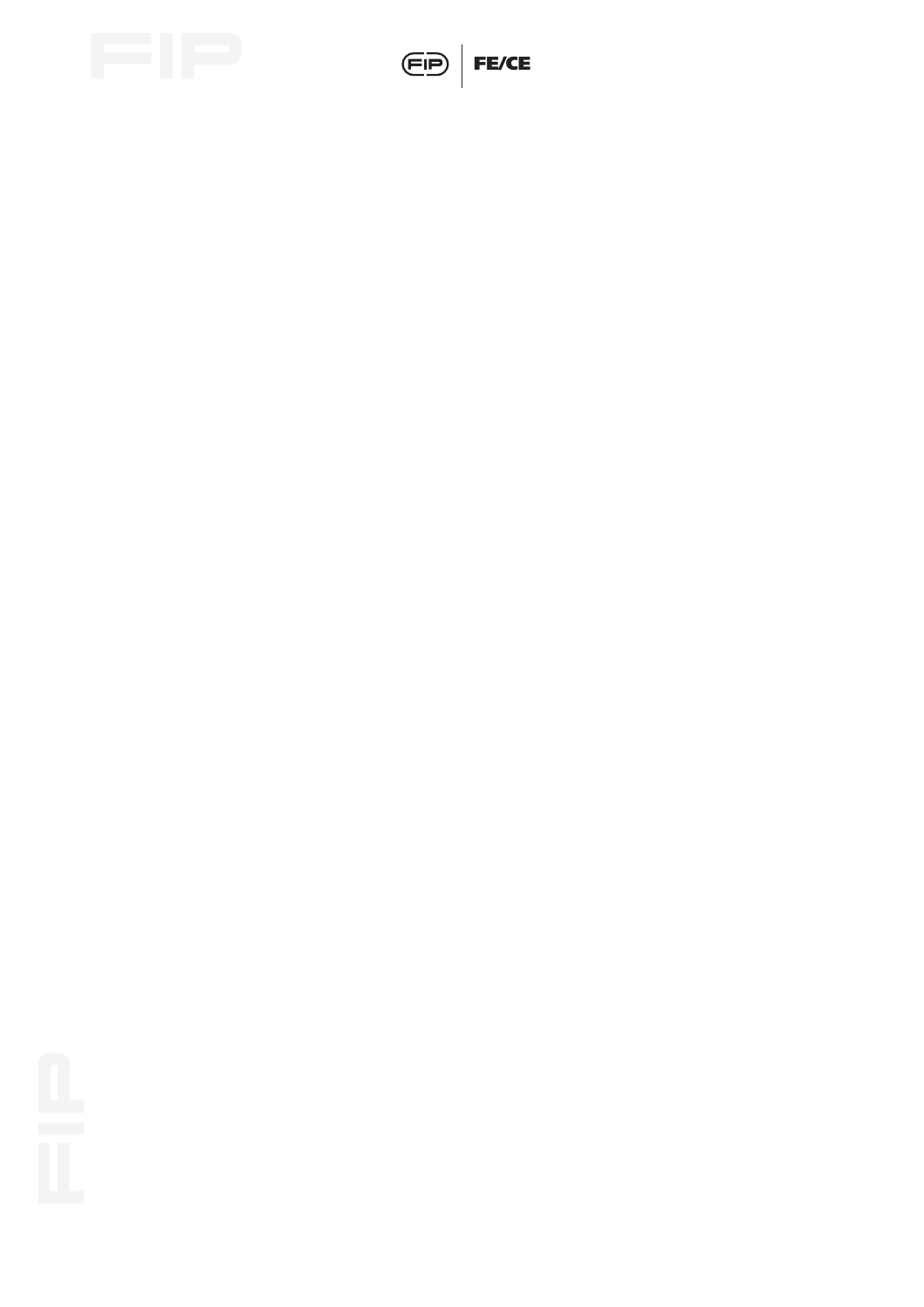## **Valvola a farfalla a comando elettrico**

- Valvola di intercettazione e regolazione
- Gamma dimensionale da DN 40 a DN 200 mm, serie DIN 3202 K2 e ISO 5752 Medium serie 25
- Resistenza a pressioni di esercizio fino a 16 bar a 20° C
- Materiale corpo e disco: PVC-U
- Sistema di foratura con fori ovali che permette l'accoppiamento secondo numerosi standard internazionali
- Versione manuale a leverismo con maniglia in PVC-U e cremagliera in PVC-U
- Tenuta primaria intercambiabile con manicotto in elastomero EPDM, FPM, NBR
- Possibilità di installazione anche come valvola di fine linea o di scarico di fondo o rapido da serbatoio
- Attuatore elettrico realizzato su specifiche FIP
- Comando manuale di serie con indicatore visivo di posizione
- Due finecorsa elettrici di segnalazione forniti di serie

## **Electrically actuated butterfly valve**

- Used for fast control and ON/ OFF operations
- Size range: from DN 40 up to DN 200 mm, series DIN 3202 K2 and ISO 5752 Medium series  $25$
- Working pressure 16 bar at 20° C
- One piece body, and disc material: U-PVC
- Oval holes body to fit with flanges in different standards
- Hand operated version with U-PVC hand lever and U-PVC ratchet
- Interchangeable primary liner in elastomer EPDM, FPM, or NBR.
- Possible mounting of valve as end valve, or quick discharge from tanks
- Electric actuator produced on FIP specifications
- Manual override and optical position indicator standard supplied standard
- 2 Limit switches standard supplied.

# **FE/CE**

### **Vanne à papillon à commande électrique**

- Vanne d'arrêt et de régulation
- Gamme dimensionnelle de DN 40 à DN 200 mm, série DIN 3202 K2 et ISO 5752 Médium série 25
- Pression de service jusqu'à 16 bar à 20°C
- Matériau corps et papillon: PVC-U
- Système de perçage par trous ovales permettant l'accouplement selon plusieurs standard s internationaux
- Version manuelle à levier avec poignée et crémaillère en PVC-U
- Manchette interchangeable en élastomère EPDM, FPM, NBR
- Possibilité de montage en fin de ligne, ou sur réservoir
- Actionneur électrique réalisé sur spécification technique de FIP.
- Commande manuelle de série avec indicateur d'ouverture et fermeture.
- 2 Micro interrupteurs fin de course standard.

#### **Absperrklappe mit elektrischem-Antrieb**

- Geeignet für Drossel- und Absperrfunktionen
- Abmessungen von DN 40 bis DN 200 mm, entsprechend DIN 3202 K2 und ISO 5752 Baulänge mittel, Serie 25
- Höchstzulässiger Betriebsdruck 16 bar bei 20° C
- Einteiliger Klappenkörper und Klappenscheibe aus PVC-U.
- Vier ovale Schraubenlöcher für den Einsatz mit Flanschen nach verschiedenen Normen
- Manuelle Ausführung mit ergonomischem Handhebel aus PVC-U mit Rastung für eine schnelle Durchflußregulierung
- Der Klappenkörper ist nicht mediumberührt. Die Auskleidung ist mit der Dichtung kombiniert und auswechselbar, Ausführung in EPDM, FPM oder NBR.
- Die Absperrklappe kann auch als Schnellentnahmearmatur, z.B. an Tanks eingesetzt werden.
- Elektro-Antrieb nach FIP-Spezifikation.
- Handbetätigung und optische Stellungsanzeige serienmassig Verfügbar.
- 2 zusätzliche Endschalter

l dati del presente prospetto sono forniti in buona fede. La FIP non si assume alcuna responsabilità su quei dati non direttamente derivati da norme internazionali. La FIP si riserva di apportarvi qualsiasi modifica.

The data given in this leaflet are offered in good faith. No liability can be accepted concerning technical data that are not directly covered by recognized international Standards. FIP reserves the right to carry out any modification to the products shown in this leaflet.

Les données contenues dans cette brochure sont fournies en bonne foi. FIP n'assume aucune responsabilité pour les données qui ne dérivent pas directement des normes internationales. FIP garde le droit d'apporter toute modification aux produits présentés dans cette brochure.

343

Alle Daten dieser Druckschrift wurden nach bestem Wissen angegeben, jedoch besteht keine Verbindlichkeit, sofern sie nicht direkt internationalen Normen entnommen wurden. Die Änderung von Maßen oder Ausführungen bleibt FIP vorbehalten.

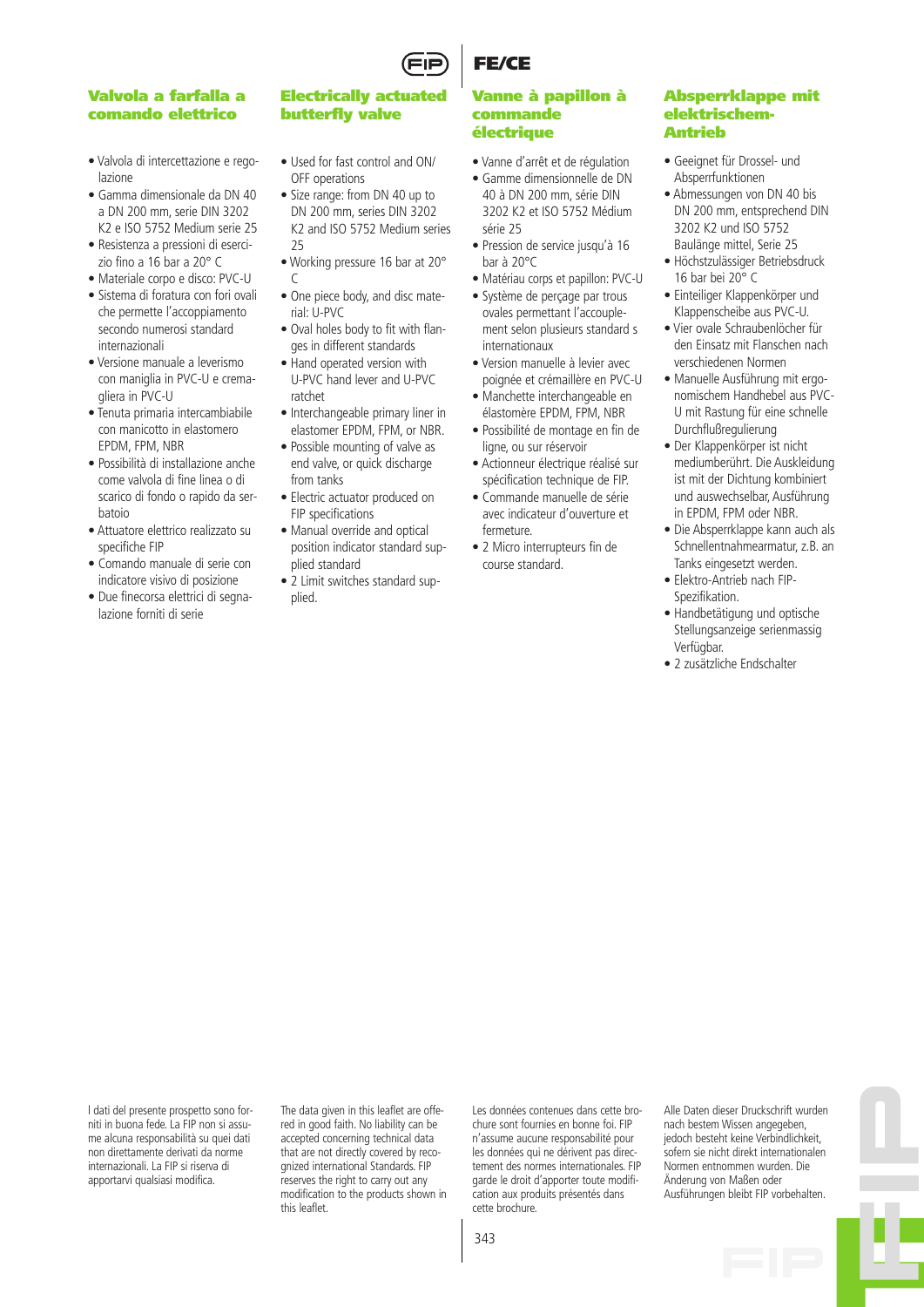





| d                        | diametro nominale<br>esterno del tubo in<br>mm         | d                 | nominal outside dia-<br>meter of the pipe in<br>mm | d                        | diamètre extérieur<br>nominal du tube en<br>mm                         | d                        | Rohraußendurchmesser<br>in mm                                               |
|--------------------------|--------------------------------------------------------|-------------------|----------------------------------------------------|--------------------------|------------------------------------------------------------------------|--------------------------|-----------------------------------------------------------------------------|
| <b>DN</b>                | diametro nominale<br>interno in mm                     | DN                | nominal internal dia-<br>meter in mm               | <b>DN</b>                | diamètre intérieur<br>nominal du tube en                               | DN                       | Rohrnennweite in<br>mm                                                      |
| PN                       | pressione nominale in                                  | PN                | nominal pressure in                                |                          | mm                                                                     |                          |                                                                             |
|                          | bar (pressione max di<br>esercizio a 20°C in<br>acqua) |                   | bar (max. working<br>pressure at 20°C -<br>water)  | PN                       | pression nominale en<br>bar (pression de servi-<br>ce max à 20°C- eau) | <b>PN</b>                | Nenndruck;<br>höchstzulässiger<br>Betriebsdruck in<br>bar, bei 20° C Wasser |
| g<br>U                   | peso in grammi<br>numero dei fori                      | g<br>U            | weight in grams<br>number of holes                 | g<br>U                   | poids en grammes<br>nombre de trous                                    | g<br>U                   | Gewicht in Gramm<br>Anzahl der<br>Schraubenlöcher                           |
| S                        | spessore tubo in mm                                    | s                 | wall thickness, mm                                 | s                        | épaisseur du tube, mm                                                  | s.                       | Wandstärke, mm                                                              |
| <b>SDR</b>               | standard dimension<br>ratio = $d/s$                    | <b>SDR</b>        | standard dimension<br>ratio = $d/s$                | <b>SDR</b>               | standard dimension<br>ratio = $d/s$                                    | <b>SDR</b>               | <b>Standard Dimension</b><br>$Ratio = d/s$                                  |
| <b>PVC-U</b>             | cloruro di polivinile<br>rigido                        | <b>U-PVC</b>      | unplasticized polyvinyl<br>chloride                | <b>PVC-U</b>             | polychlorure de vinyle<br>non plastifié                                | <b>PVC-U</b>             | Polyvinylchlorid hart                                                       |
| <b>EPDM</b>              | elastomero etilene<br>propilene                        | <b>EPDM</b>       | ethylene propylene<br>rubber                       | <b>EPDM</b>              | élastomère ethylène<br>propylène                                       | <b>EPDM</b>              | Ethylenpropylen-<br>dienelastomer                                           |
| <b>FPM</b>               | fluoroelastomero                                       | <b>FPM</b>        | vinylidene fluoride<br>rubber                      | <b>FPM</b>               | fluorélastomère de<br>vinylidène                                       | <b>FPM</b>               | Fluorelastomer                                                              |
| <b>PTFE</b><br><b>PE</b> | politetrafluoroetilene<br>polietilene                  | <b>PTFE</b><br>PE | polytetrafluoroethylene<br>polyethylene            | <b>PTFE</b><br><b>PE</b> | polytétrafluoroéthylène<br>polyethylène                                | <b>PTFE</b><br><b>PE</b> | Polytetraflourethylen<br>Polyethylen                                        |

**LEGENDA**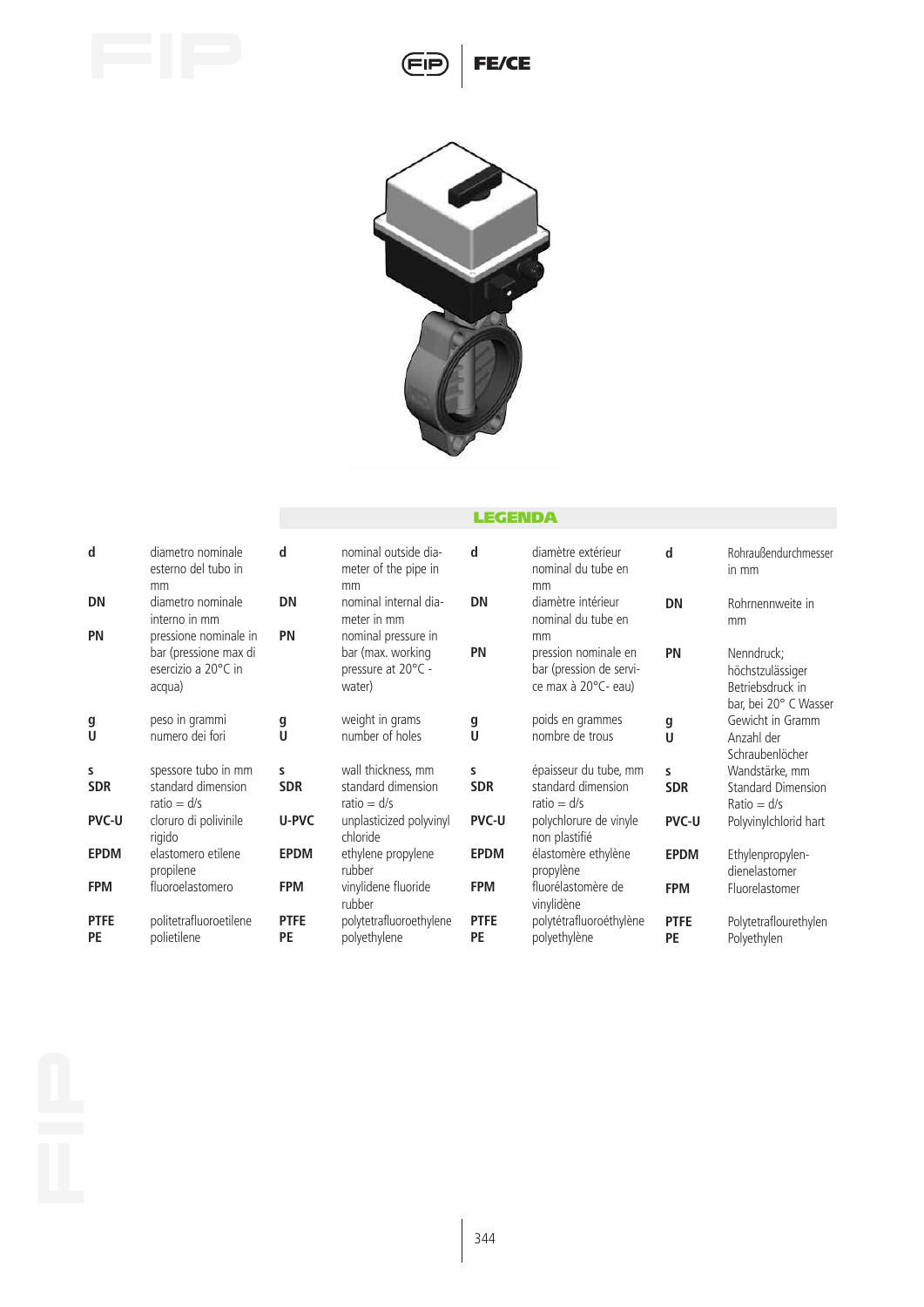



**Données Techniques**

## **Technische Daten**



portata - flow rate- débit - Durchflußmenge

**4**

| DN         |      | 65 | 90<br>80 | 110<br>1001 | 140<br>125 | 160<br>150 <sub>1</sub> | 200                                              |  |
|------------|------|----|----------|-------------|------------|-------------------------|--------------------------------------------------|--|
| $K_{v100}$ | 1000 |    |          |             |            |                         | 1285   1700   3550   5900   9850   18700   30500 |  |



**-20 0 20 40 60 100 80** °**C**

**Technical Data**

temperatura di esercizio - working temperature température de service - Betriebstemperatur

**DN 40** ÷ **50**

**DN 65** ÷ **200**

**1** Variazione della pressione in funzione della temperatura per acqua o fluidi non pericolosi nei confronti dei quali il materiale è classificato CHIMICAMENTE RESISTENTE. In altri casi è richiesta un'adeguata diminuzione della pressione nominale PN. (25 anni con fattore di sicurezza).

**1**

pressione di esercizio - working pressure pression de service - Betriebsdruck

pressione di esercizio - working pressure pression de service - Betriebsdruck

**Dati Tecnici**

> Pressure/temperature rating for water and harmless fluids to which the material is RESISTANT. In other cases a reduction of the rated PN is required. (25 years with safety factor).

**3** Diagramma del coefficiente di

Per coefficiente di flusso k<sub>v100</sub> si<br>intende la portata Q in litri al minuto di acqua a 20°C che genera una perdita di carico ∆p= 1 bar per una determinata posizione della valvola.

flusso relativo

 $k_{v100}$  is the number of litres per minute of water at a temperature of 20°C that will flow through the valve with Δp= 1 bar differential-pressure at a specified position.

Variation de la pression en fonction de la température pour l'eau et les fluides non agressifs pour lequel le matériau est considéré CHIMIQUEMENT RESISTANT. Pour les outres cas une diminution du PN est nécessaire. (25 années avec facteur de sécurité inclus). **2** Diagramma delle perdite di carico Pressure loss chart Table de perte de charge Druckverlust-Diagramm

> Relative flow chart **Diagramme du coefficient de flux** relatif

Coefficiente di flusso k<sub>v100</sub> Flow coefficient k<sub>v100</sub> Coefficient de débit k<sub>v100</sub> k<sub>v100</sub> –Wert

k<sub>v100</sub> est le nombre de litres d'eau, à une température de 20°C, qui s'écoule en une minute dans une vanne pour une position donnée avec une pression différentielle ∆p de 1 bar.

Druck/Temperatur-Diagramm für Wasser und ungefährliche Medien gegen die das Material BESTÄNDIG ist. In allen anderen Fällen ist eine entsprechende Reduzierung der Druckstufe erforderlich. (Unter Berücksichtigung des Sicherheitsfaktors für 25 Jahre).

Durchflussdiagramm

Der k<sub>v100</sub> -Wert nennt den<br>urchsatz in I/min für Wasser bei 20°C und einem ∆p von 1 bar bei völlig geöffnetem Ventil.

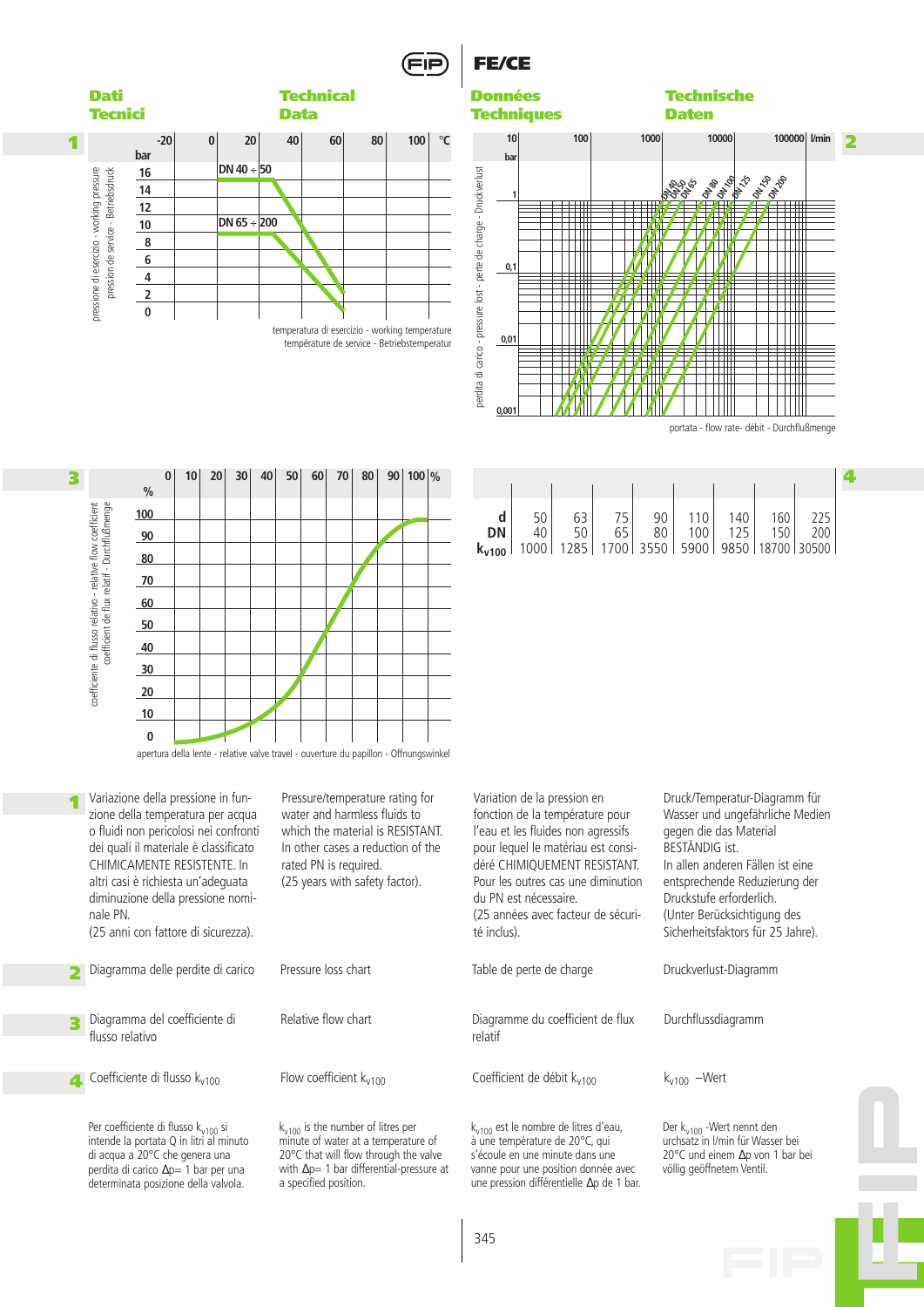

Le dimensioni di ingombro della valvola a farfalla FE sono in accordo con la norma ISO 5752 Medium Serie 25 e DIN 3202 K2. La foratura del corpo permette l'accoppiamento con dimensioni di foratura secondo le seguenti norme internazionali:

- DIN 2501, ISO DIS 9624, UNI 2223
- BS 10 table D/E (DN 250 E)
- ASA ANSI B16,5 class 150
- JIS 2212 (K10 ad esclusione
- DN 200), JIS 2212
- (K5 ad esclusione DN 50)

#### **Dimensioni Dimensions Dimensions Dimensionen**

The overall dimensions of the FE butterfly valve comply with the following standards: ISO 5752 Medium Serie 25 and DIN 3202 K2.

Oval holes in the valve body allow connections to flanges with different drillings: - DIN 2501, ISO DIS 9624, UNI 2223 - BS 10 table D/E

- ASA B16,5 class 150 - JIS 2212 (K10 except for
- DN 200), JIS 2212 (K5 except for DN 50)

# **FE/CE**

Les dimensions d'encombrement de la vanne à papillon FE sont conformes aux normes ISO 5752 Medium Serie 25 et DIN 3202 K2. Le perçage du corps permet l'accouplement suivant les nor mes internationales: - DIN 2501, ISO DIS 9624, UNI 2223 - BS 10 table D/E

- ASA B16,5 class 150 - JIS 2212 (K10 sauf DN 200),

JIS 2212 (K5 sauf DN 50)

Die Baulängen der FE Absperrklappen entsprechen den folgenden Normen: ISO 5752 Medium Serie 25 und DIN 3202  $K<sub>2</sub>$ 

Ovale Schraubenlöcher im Klappengehäuse ermöglichen den Einbau zwischen Flansche mit Anschlußmaßen nach folgenden Normen:

- DIN 2501, ISO DIS 9624,

- UNI 2223
- BS 10 table D/E

- ASA B 16,5 Class 150 - JIS 2212 (K 10 mit Ausnahme DN 200), JIS 2212 (K5 mit Ausnahme DN 50)

#### VALVOLA A FARFALLA in PVC-U a comando elettrico

U-PVC BUTTERFLY VALVE electrically actuated

#### VANNE PAPILLON en PVC-U à commande electrique

140

**FEOV/CE**

PVC-U ABSPERRKLAPPE mit Elektro- Antrieb





DN

DN

Amir

| d       | <b>DN</b> | PN | B <sub>2</sub> | B <sub>7</sub> | $T_1$                    | T <sub>2</sub> | $T_3$                    | H   | Z  | A.  | $\overline{A}$ |    | $\boldsymbol{g}$ | U |
|---------|-----------|----|----------------|----------------|--------------------------|----------------|--------------------------|-----|----|-----|----------------|----|------------------|---|
|         |           |    |                |                |                          |                |                          |     |    | min | max            |    |                  |   |
| 50      | 40        | 16 | 60             | 253            | 92                       | 189            | 91                       | 132 | 33 | 93  | 109            | 19 | 2074             | 4 |
| 63      | 50        | 16 | 70             | 259            | 92                       | 189            | 91                       | 147 | 43 | 108 | 124            | 19 | 2254             | 4 |
| 75      | 65        | 10 | 80             | 266            | 92                       | 189            | 91                       | 165 | 46 | 128 | 144            | 19 | 2480             | 4 |
| 90      | 80        | 10 | 93             | 308            | 128                      | 204            | 95,5                     | 130 | 49 | 145 | 159            | 19 | 4000             | 4 |
| 110     | 100       | 10 | 105            | 322            | 128                      | 204            | 95,5                     | 150 | 56 | 165 | 190            | 19 | 4350             | 4 |
| $*125$  | 125       | 10 | 121            | 425            | $\overline{\phantom{a}}$ |                | $\overline{\phantom{a}}$ | 185 | 64 | 204 | 215            | 23 | 8100             | 4 |
| 140     | 125       | 10 | 121            | 425            | $\overline{\phantom{a}}$ |                | $\overline{\phantom{a}}$ | 185 | 64 | 204 | 215            | 23 | 8100             | 4 |
| 160     | 150       | 10 | 132            | 438            | $\overline{\phantom{a}}$ |                | $\overline{\phantom{a}}$ | 210 | 70 | 230 | 242            | 23 | 8800             | 4 |
| $**200$ | 200       | 10 | 161            | 485            | $\overline{\phantom{a}}$ |                | $\overline{\phantom{a}}$ | 325 | 71 | 280 | 298            | 23 | 11560            | 8 |
| 225     | 200       | 10 | 161            | 485            | $\overline{\phantom{a}}$ | $\sim$         | $\overline{\phantom{a}}$ | 325 | 71 | 280 | 298            | 23 | 1560             | 8 |

\* FEOV d 140 con collari adattatori speciali d 125 \*\* FEOV d 225 con collari adattatori speciali d 200

\* FEOV d 140 with special adaptor stubs d 125 \*\* FEOV d 225 with special adaptor stubs d 200

\* FEOV d 140 avec spéciales collets d'adaptation d 125

\*\* FEOV d 225 avec spéciales collets d'adaptation d 200

\* FEOV d 140 mit besonderen

Bundbuchsen d 125

\*\* FEOV d 225 mit besonderen Bundbuchsen d 200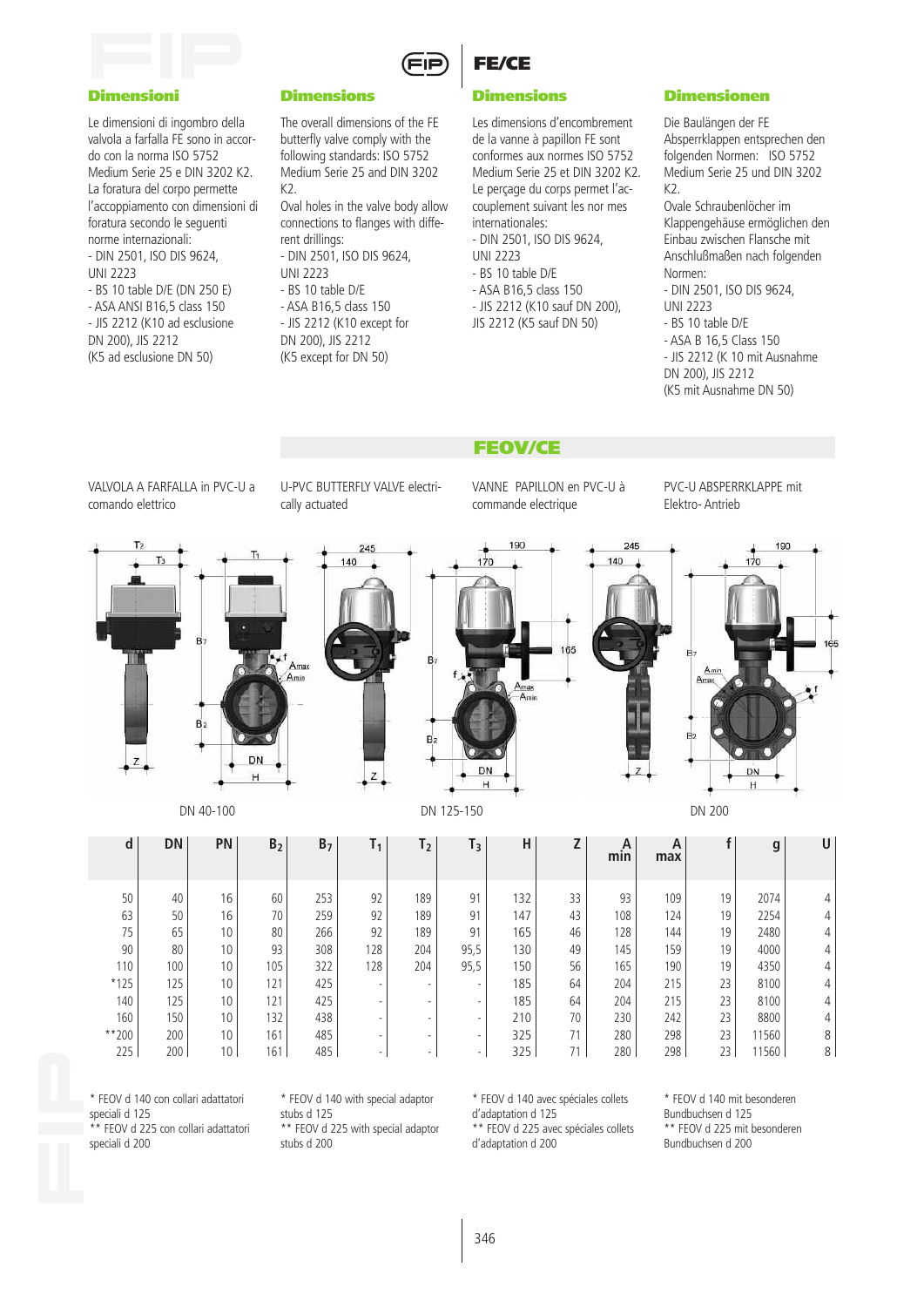



## **FE/CE LUG**

Gamma dimensionale: DN 40- 200 mm

Standard: ISO-DIN PN: 6-4 bar con acqua a 20° C (utilizzate come fine linea). Sono disponibili inserti filettati per trasformare tutte le valvole a farfalla in PVC-U della serie FEOV in valvole a corpo Lug. Gli inserti in acciaio zincato sono facilmente montabili prima dell'installazione della valvola sull'impianto e consentono l'utilizzo della stessa come valvole di fine linea a flangia singola in totale sicurezza.

Le valvole a farfalla Lug sono di tipo unidirezionale ogni qualvolta vengano usate per servizio di fine linea con flangiatura singola o per elemento di scollegamento per operazioni di manutenzione senza drenaggio delle linee.

Range: DN 40-200 mm Standard: ISO-DIN PN: 6-4 bar with water at 20° C (used as end of line). Lug threaded inserts are available to transform the FEOV butterfly valve in LUG type. The zinc plated steel Lug inserts are field installable and they allow easy single side installation to mating flange. The Lug type FEOV butterfly valves with single mating flange installation are unidirectional, whenever used for dead end service, including service line disconnection under pressure for maintenance operations.

Gamme dimensionnelle: DN 40- 200 mm Standard: ISO-DIN PN: 6-4 bar avec eau à 20° C (utilisé en fin de ligne). Toutes le vannes à papillon en PVC-U peuvent être transformées en vannes au corps LUG par des inserts se placent simplement avant le montage de la vanne en fin de ligne en totale sécurité. Les vannes à papillon au corps LUG deviennent mono-directionnelles quand elle sont utilisée en fin de ligne où comme élément de séparation pour effectuer la manutention sans vider la ligne.

Abmessungen: DN 40-200 mm Standard: ISO-DIN PN: 6-4 bar mit Wasser bei 20° C (benutzt als Leitungsende). Alle FE Klappen Können Lug Ausführung werden: die verzinkten Einsätze können einfach an der Klappe montiert sein. Die Lug Einsätze erlauben die direkte Montage der Bolzen im FE Körper, so kann diese Klappe als Leitungsende angewendet werden.

Während der Wartung kann die Stromabflansche demontiert werden und die Rohrleitung unter Druck bleiben. MERKE: Diese Klappen sind einsinning, wenn sie als Leitungsende benutzt werden.







| d                 | 50 | 63 | 75<br>ر | 90              | 110    | 140 | 160 | 225 |
|-------------------|----|----|---------|-----------------|--------|-----|-----|-----|
| DN                | 40 | 50 | 65      | 80              | 100    | 125 | 150 | 200 |
| <b>PN</b> (1)     | 16 | 16 | 10      | 10 <sub>1</sub> | 10     | 10  | 10  | 10  |
| <b>PN LUG (2)</b> | 6  | b  | ╭<br>h  | h               | ∼<br>b | Δ   | Δ   |     |

(1) Installazione con doppia flangia (2) Installazione con flangia singola (1) Double mating flange installation (2) Single mating flange installation

(1) Montage avec double bride folle (2) Montage avec une bride folle

(1) Installation mit doppelter Flansche (2) Installation mit einzelner Flansche

347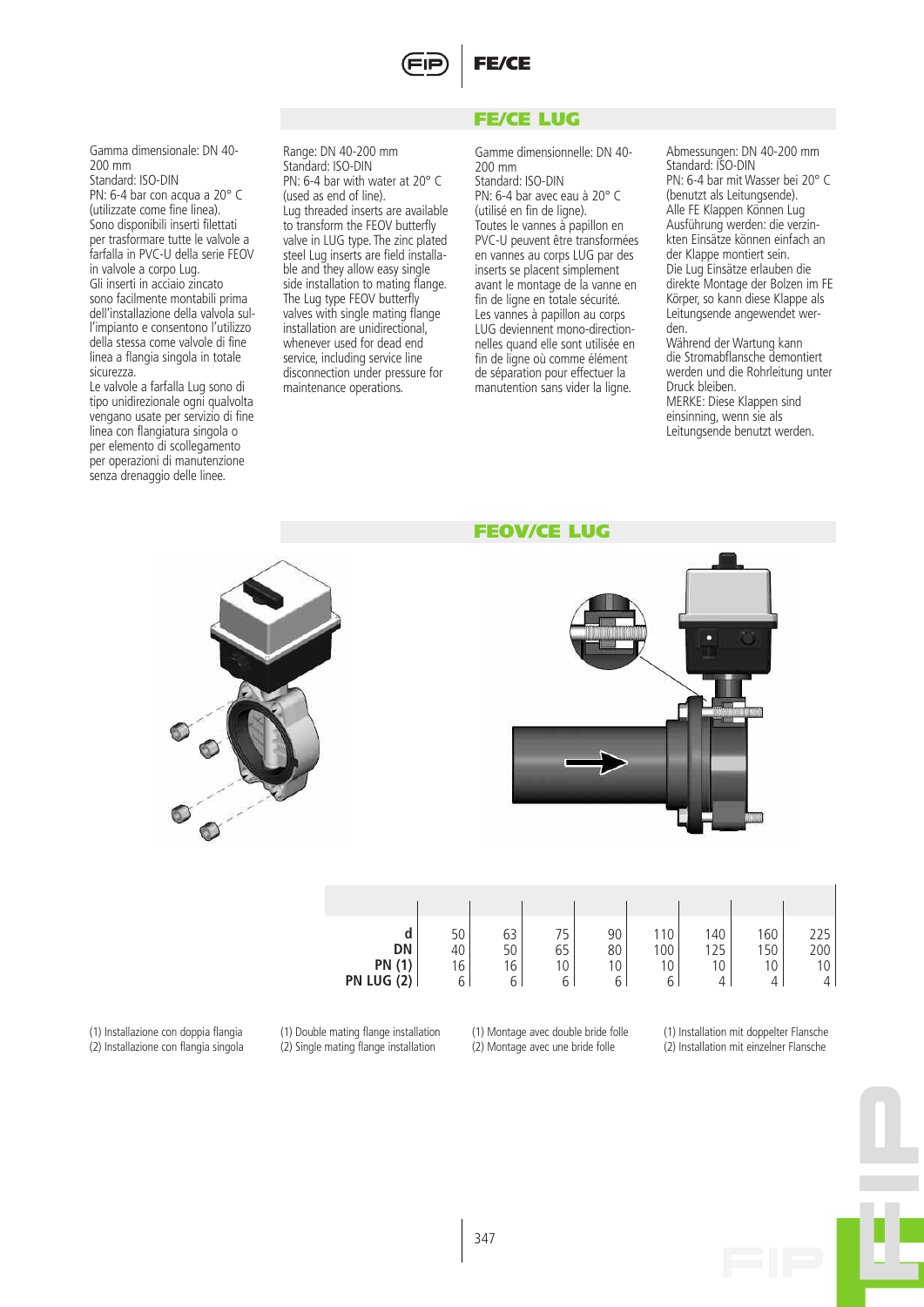

Attuatore elettrico con copertura in plastica. Temperatura: -10° C / +55° C Connessioni elettriche Alimentazione: connettore DIN 43650 3P+T (DN 40÷100) pressacavo ISO M20 (DN 125÷200) Finecorsa: pressacavo ISO M20

#### Dotazioni di serie:

- Comando manuale di sicurezza
- Indicatore visivo di posizione
- Due finecorsa ausiliari (5A) regolabili FC1, FC2.
- Limitatore di coppia

#### Dotazioni opzionali:

- Posizionatore 4-20 mA o 0-10V
- Batteria di sicurezza (NC o NA)
- elemento riscaldante (anticondensa)
- Potenziometro di risposta 0,1 - 1 - 5 - 10 KOhm
- Trasmettitore 4-20 mA
- Due finecorsa aggiuntivi
- IP67 o ATEX EEx

#### **Dati Tecnici**

Electric actuator with plastic housing. Temperature: -10° C / +55° C Electrical connections Power supply: connector DIN 43650 3P+T (DN 40÷100) gland ISO M20 (DN 125÷200) Limit switches: gland ISO M20

#### Standard equipment:

- Emergency manual override
- Visual position indicator
- 2 auxiliary and adjustable limit switches FC1, FC2 (5A)
- Torque limiter

#### Options:

- Positioner 4-20 mA or 0-10V • Fail safe security block (NC o
- NO)
- Heating resistor • Feed back potentiometer 0,1 - 1 - 5 - 10 KOhm
- 4-20 mA position transmitter
- 2 additional limit switches
- IP67 or ATEX EEx
- **Technical Data**

# **FE/CE**

#### **Automatismi Actuators Automatismes Antriebe**

Actionneur électrique avec plastic capotage. Température: -10° C / +55° C Raccordement éléctrique Alimentation: connecteur DIN 43650 3P+T (DN 40÷100) raccord ISO M20 (DN 125÷200) Fin de course: raccord ISO M20

Equipement standard:

- Commande manuelle de secours
- Indicateur visual de position
- 2 contacts auxiliaires fin de
- course FC1, FC2 (5A)
- Limiteur de couple

#### Options:

- Positionneur 4-20 mA ou 0-10V
- Bloc de sécurité (NF ou NO)
- Résistance de réchauffage
- Potentiomètre de recopie
- 0,1 1 5 10 KOhm
- Transmetteur 4-20mA
- 2 contacts supplémentaires
- IP67 ou ATEX EEx

## **Données Techniques**

Elektro-Antrieb mit Kunststoffgehäuse Temperatur: -10° C / +55° C Elektroanschluss Spannung: Geratestecker DIN 43650 3P+T (DN 40÷100) Verschraubung ISO M20 (DN 125÷200) Endshalter: Verschraubung ISO M20

- Standard Ausführung:
- Handhilfsbetätigung
- Optische Stellungsanzeige
- 2 zusätzlicher FC1, FC2 Endschalter (5A)
- Drehmomentbegrenzier

### Zubehör:

- Stellungsregler 4-20 mA oder 0- 10V
- Sicherheitsblock (NC o NO)
- Heizwiderstand
- Potentiometer
- 0,1 1 5 10 KOhm
- Stellungsruckmelder 4-20 mA
- 2 zusätzliche Endschalter
- IP67 oder ATEX EEx

## **Technische Daten**

|                                                                                         | DN40-65     |              |             | <b>DN80-100</b> |             |               |             | DN125-150   |               | <b>DN200</b> |  |
|-----------------------------------------------------------------------------------------|-------------|--------------|-------------|-----------------|-------------|---------------|-------------|-------------|---------------|--------------|--|
|                                                                                         | DC          | AC/DC        | <b>AC</b>   | <b>DC</b>       | AC/DC       | <b>AC</b>     | AC/DC       | <b>AC</b>   | AC/DC         | AC           |  |
| Alimentazione<br>Power supply<br>Tension d'alimentation<br>Betriebsspannung             | $12V^*$     | 24V          | 100-240V    | $12V^*$         | 24V         | 100-240V      | <b>24V</b>  | 100-240V    | 24V           | 100-240V     |  |
| Potenza<br>Power<br>Puissance<br>Aufnahmeleistung                                       | 26W         | <b>11W</b>   | <b>15W</b>  | 26W             | <b>15W</b>  | <b>15W</b>    | 85W         | 85W         | 85W           | 85W          |  |
| Tempo di manovra<br>Working time<br>Temp de manoeuvre<br>Stellzeit                      | <b>8s</b>   | 20s          | 20s         | 20s             | 60s         | 60s           | 30s         | 30s         | 50s           | 50s          |  |
| Esercizio CEI34<br>Duty rating CEI34<br>Durée sous tension CEI34<br>Einshaltdauer CEI34 | 30%         | 30%          | 50%         | 30%             | 50%         | 50%           | 50%         | 50%         | 50%           | 50%          |  |
| Protezione<br>Enclosure<br>Protection<br>Shutzart                                       | <b>IP65</b> | <b>IP65</b>  | <b>IP65</b> | <b>IP65</b>     | <b>IP65</b> | <b>IP65</b>   | <b>IP67</b> | <b>IP67</b> | <b>IP67</b>   | <b>IP67</b>  |  |
| * Su richiesta                                                                          |             | * On request |             |                 |             | * Sur demande |             |             | * Auf Anfrage |              |  |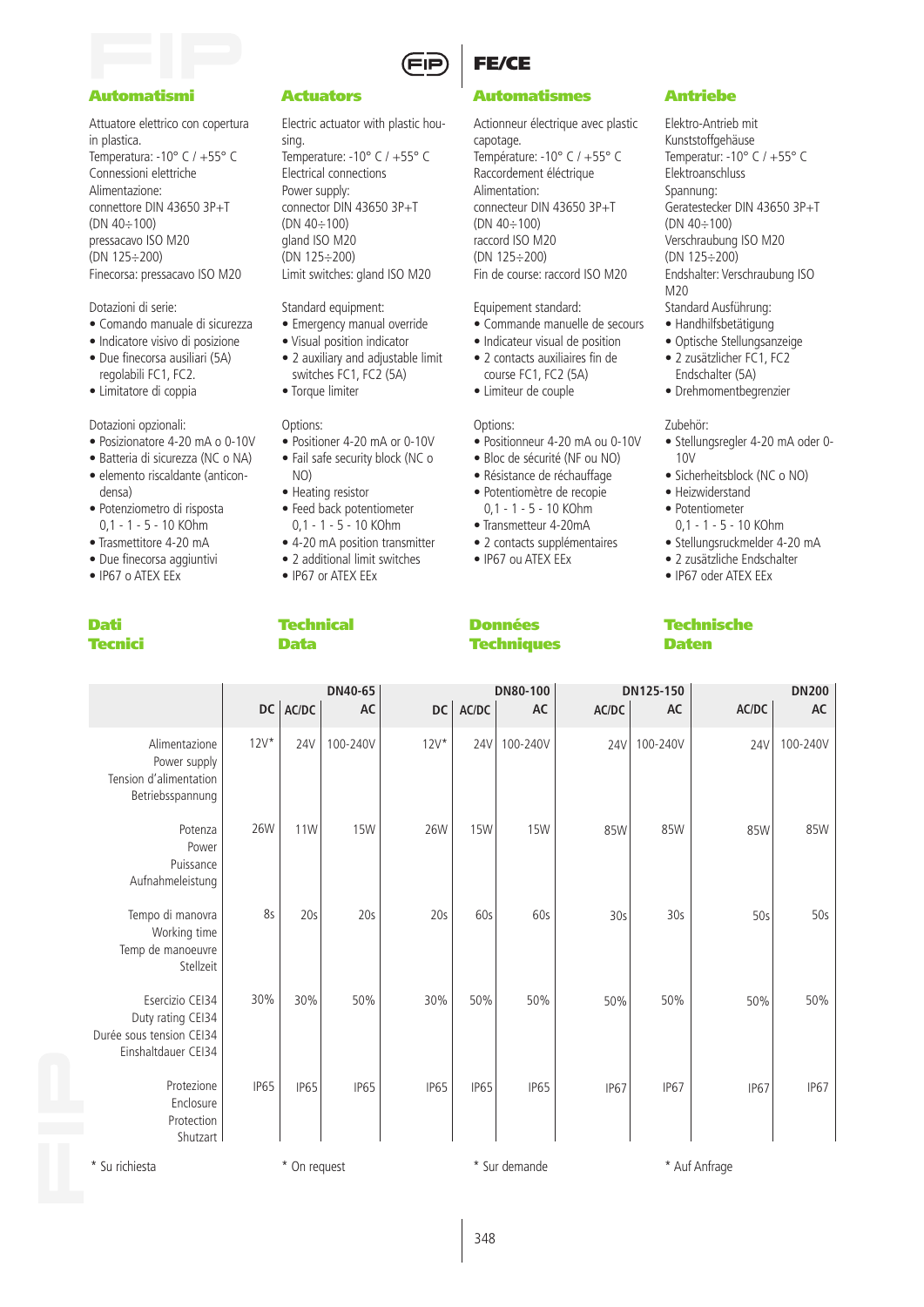



## **FE/CE DN 40-65**

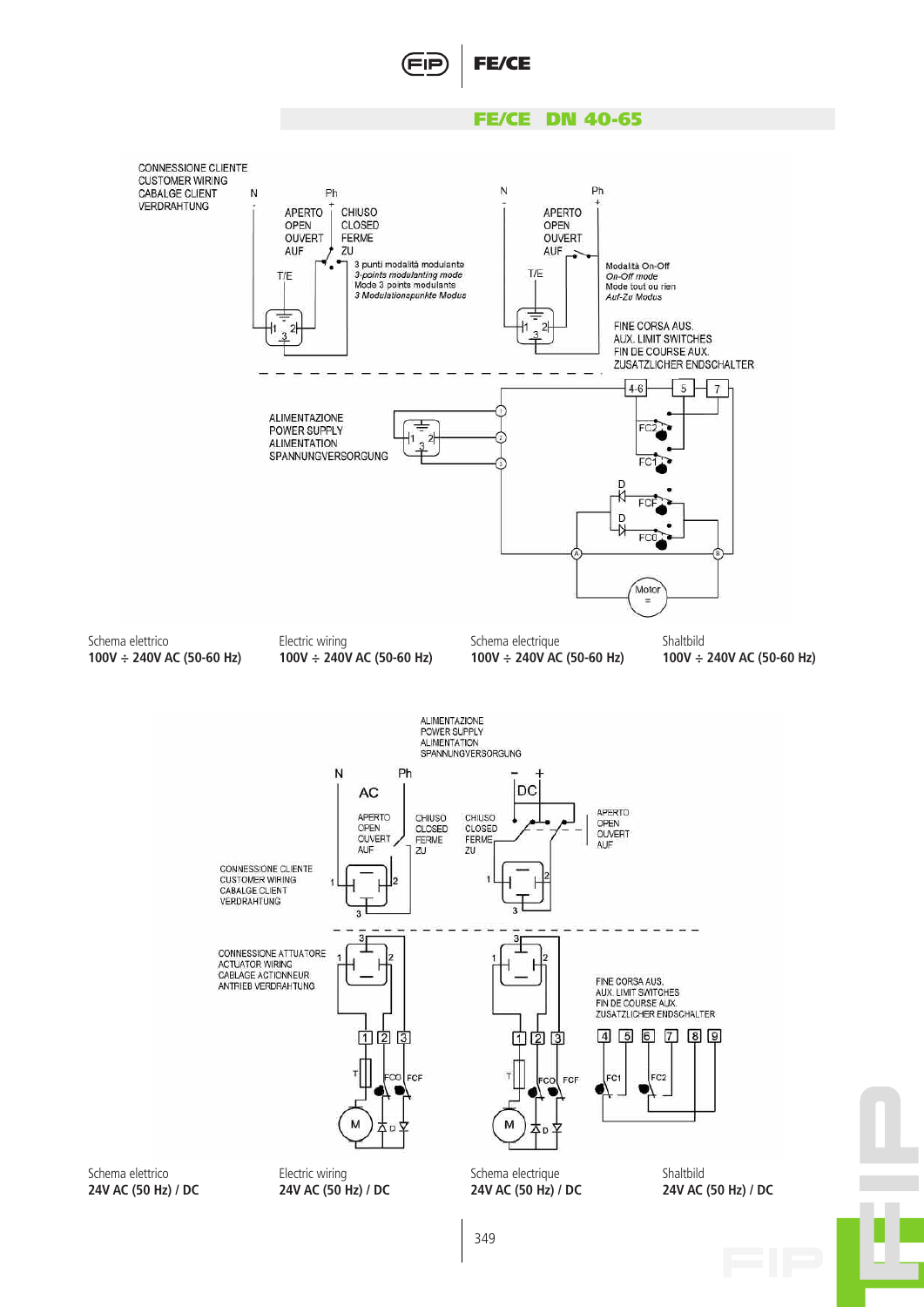



**24 V DC**

**FE/CE DN 125-200**

**24 V DC**

## **FE/CE DN 80-100**



**24 V DC**

**24 V DC**

3 punti modalità modulante

CONNESSIONE CLIENTE<br>CUSTOMER WIRING

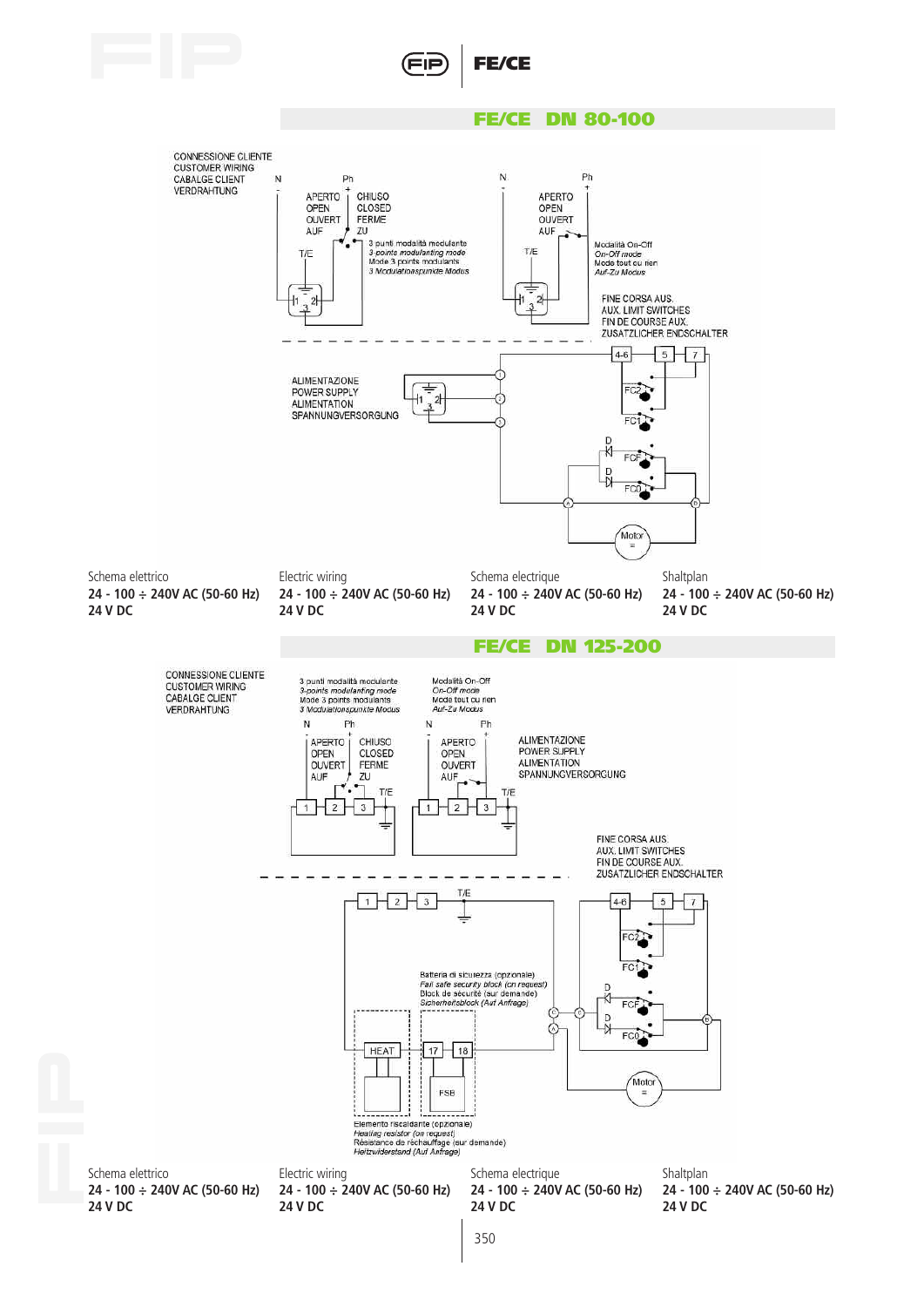

Posizionatore 0/4-20 mA / 0-10 V **24, 100 ÷ 240 V AC (50-60 Hz) 24 V DC**

Positioner 0/4-20 mA / 0-10 V **24, 100 ÷ 240 V AC (50-60 Hz) 24 V DC**

Positionneur 0/4-20 mA / 0-10 V **24, 100 ÷ 240 V AC (50-60 Hz) 24 V DC**

Stellungsregler 0/4-20 mA / 0-10 V **24, 100 ÷ 240 V AC (50-60 Hz) 24 V DC**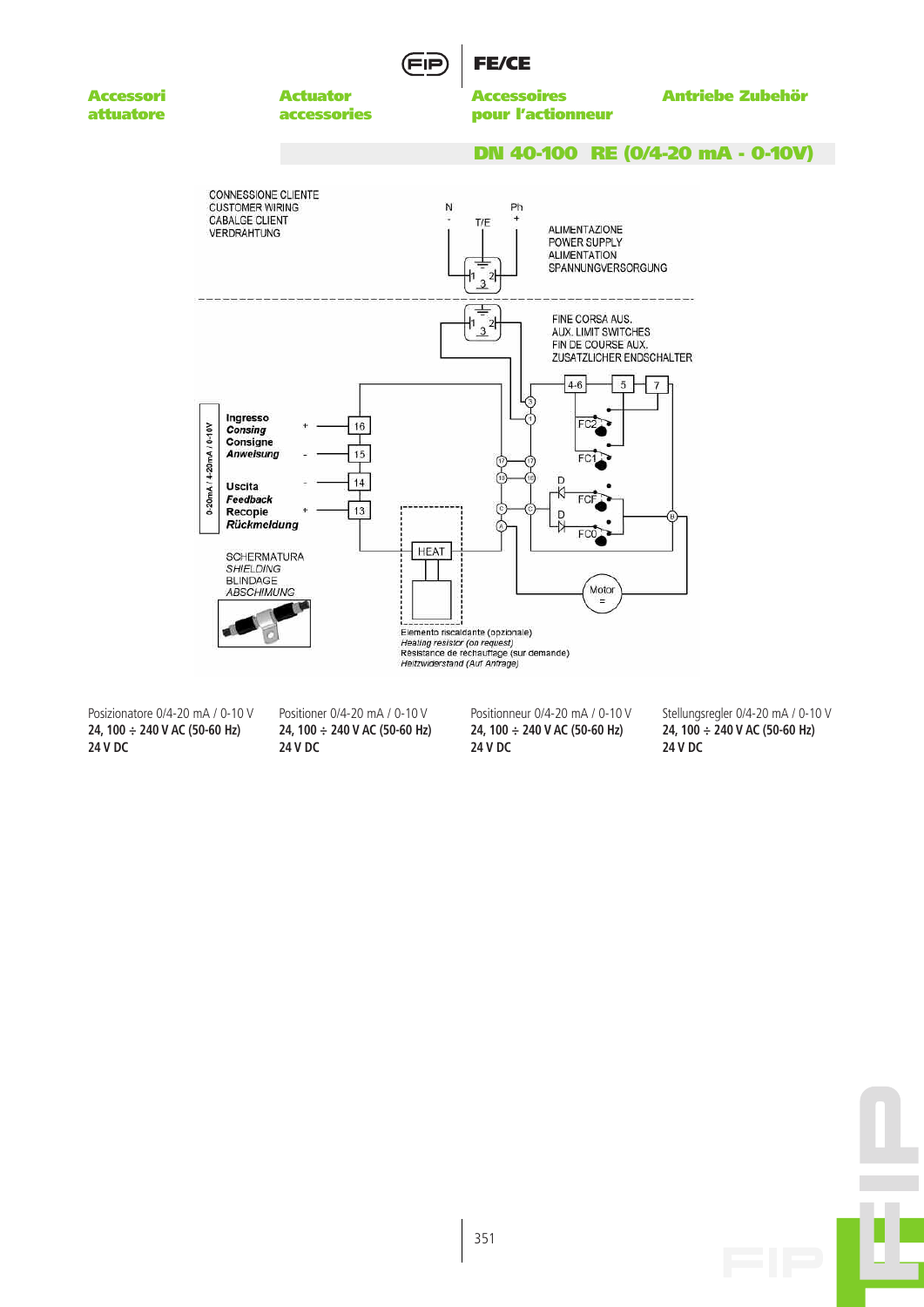

**24 V DC**

**24, 100 ÷ 240 V AC (50-60 Hz) 24 V DC**

**24, 100 ÷ 240 V AC (50-60 Hz) 24 V DC**

**24, 100 ÷ 240 V AC (50-60 Hz) 24 V DC**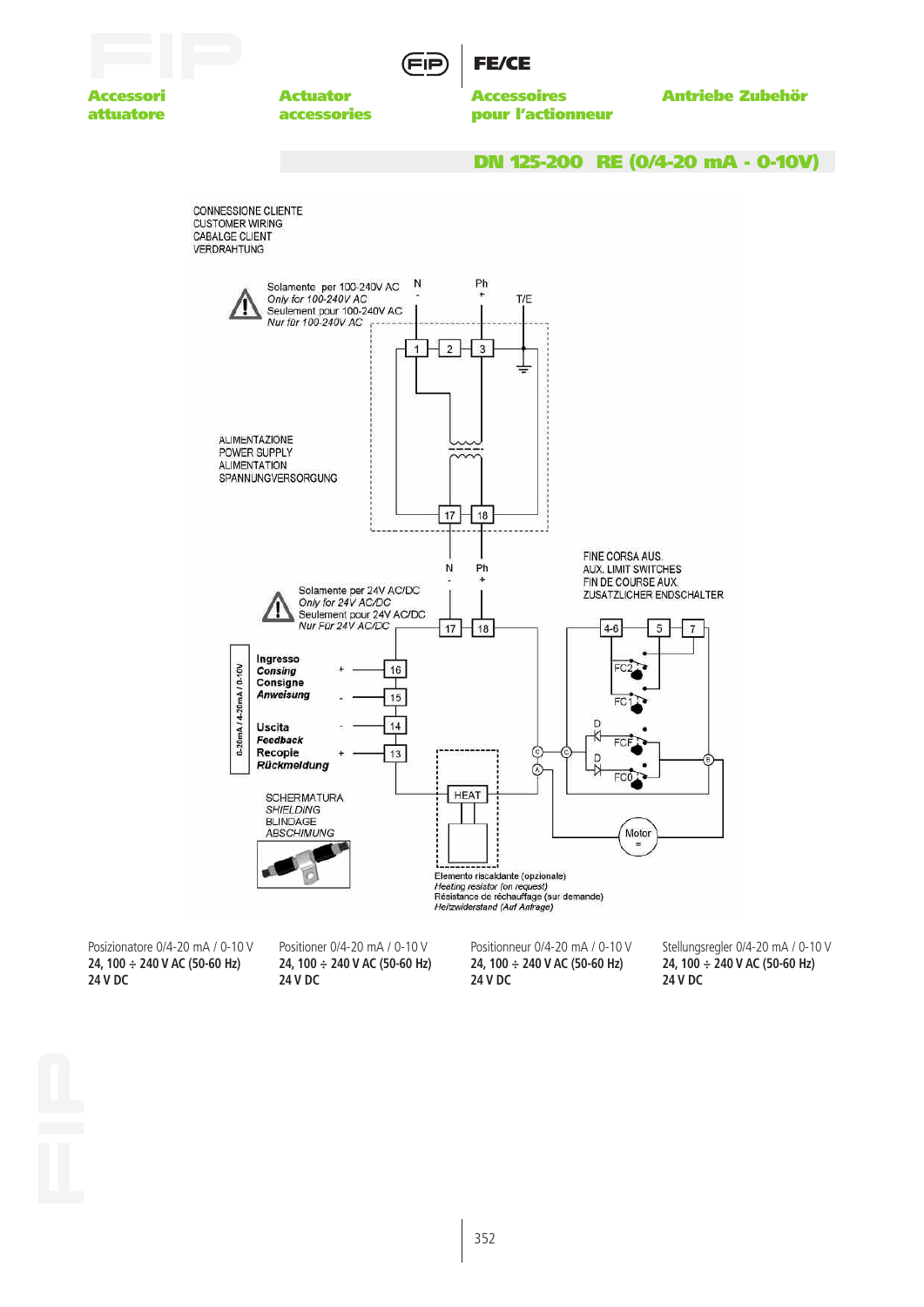



richiesta), **24, 100 ÷ 240 V AC (50-60 Hz) 24 V DC**

request), **24, 100 ÷ 240 V AC (50-60 Hz) 24 V DC**

demande), **24, 100 ÷ 240 V AC (50-60 Hz) 24 V DC**

Sicherheitsblock NC (NO auf anfrage), **24, 100 ÷ 240 V AC (50-60 Hz) 24 V DC**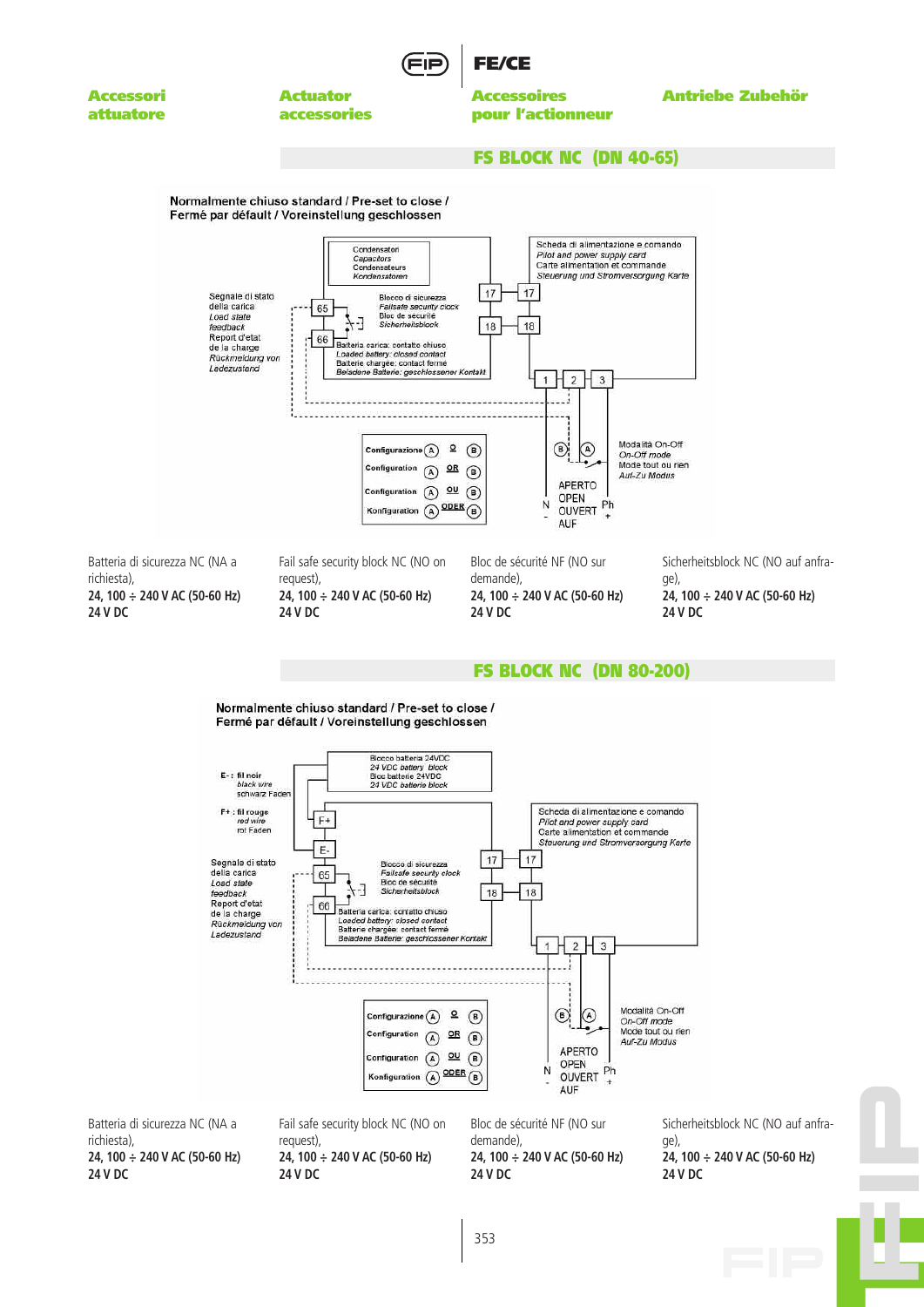



**Accessori attuatore**

**Actuator accessories** **Accessoires pour l'actionneur**

**FE/CE**

**Antriebe Zubehör**

**R1 (0,1 K) - R2 (1 K) - R3 (5 K) - R4 (10 K)**



Potenziometro di risposta 0,1 - 1 - 5 - 10 KOhm

Feed back potentiometer 0,1 - 1 - 5 - 10 KOhm

Potentiomètre de recopie 0,1 - 1 - 5 - 10 KOhm

Potentiometer 0,1 - 1 - 5 - 10 KOhm

## **TR 4-20 mA**



Trasmettitore 4-20 mA Position transmitter 4-20 mA Transmetteur 4-20 mA Stellungsruckmelder 4-20 mA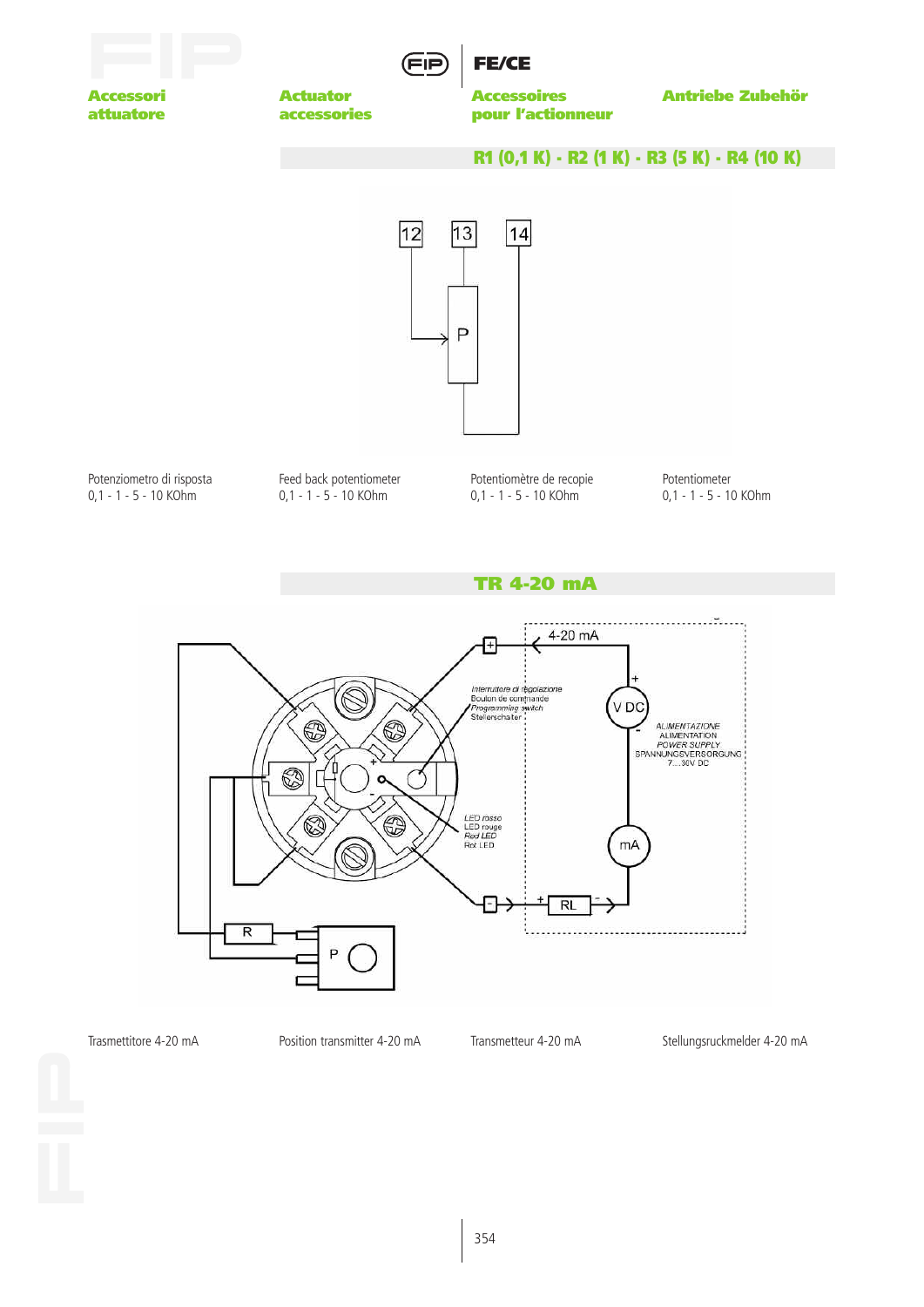



Prima di effettuare l'installazione della valvola FE è opportuno verificare che il diametro di passaggio della cartella consenta la corretta apertura del disco (vedi I min)

Before installing the FE valve it is suggested to check that stub internal diameter allows the complete disc opening (see, I min)



**d**

### **Giunzioni Jointing Jonction Verbindungen**

**DN** 

Vor Montage der FE Absperrklappen ist zu überprüfen, ob die Bundbuchsen ein vollständiges Öffnen der Klappenscheibe ermöglichen (I min-Maß beachten)

**I min.**

ØImin

Per l'installazione con collari in PVC vedi nella seguente Tab. B gli accoppiamenti valvola-collareflangia

For installation with PVC stubs please see in the Tab. B below the possible couplings valve-stub-flange

Pour installation avec collet PVC verifier dans le suivant Tab. B les accouplements vanne-collet-bride

Für die Montage mit PVC-U Bundbuchsen siehe die möglichen Verbindungen gemaß Tab. B



Collare d'appoggio incollaggio femmina e flangia DIN 8063-T4 - Stub female solvent welding and flange DIN 8063-T4 Collet female a collèr and bride DIN 8063-T4 - Bundbuchse Klebemuffe und Flansch nach DIN 8063-T4

\* Con collare speciale d125 DN125 per FE d140 DN125 e flangia d140 **DN125** 

- \*\* Con collare speciale d200 DN200 per FE d225 DN200 e flangia d225 DN200
- \* With special stub d125 DN125 for FE d140 DN125 to be mounted with flange d140 DN125
- With special stub d200 DN200 for FE d225 DN200 to be mounted with flange d225 DN200
- \* Avec collet d'adaptation special d125 DN125 pour FE d140 DN125 et bride d140 DN125
- \*\* Avec collet d'adaptation special d200 DN200 pour FE d225 DN200 et bride d225 DN200
- \* Mit spezieller Adapterbundbuchse d125 DN125 für FE d140 DN125 und Flansche d140 DN125 \*\* Mit spezieller Adapterbundbuchse
- d200 DN200 für FE d225 DN200 und Flansche d225 DN200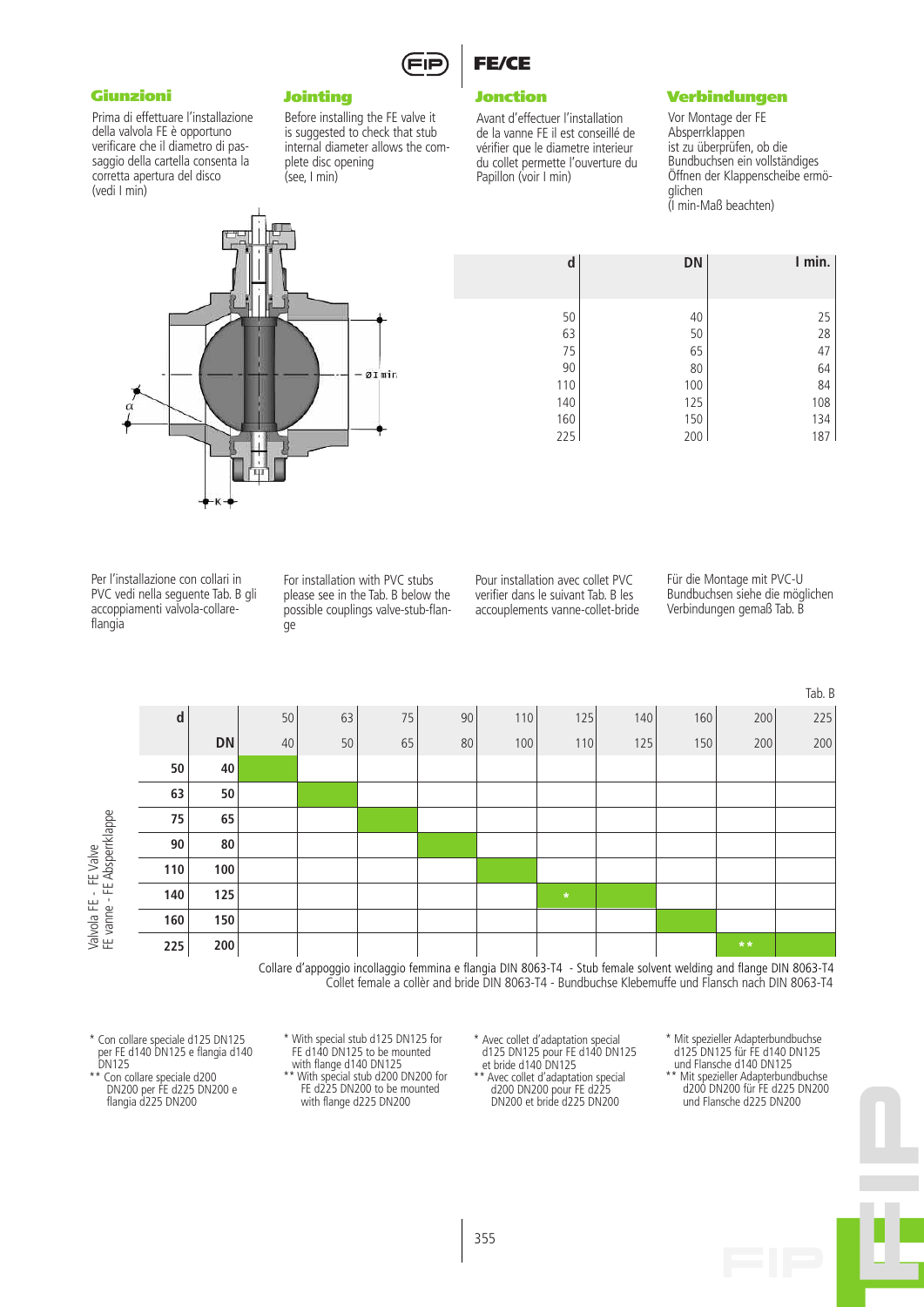

Per l'installazione di cartelle PP-PE, per saldatura testa a testa codolo corto o elettrofusione/testa a testa codolo lungo, verificare gli accoppiamenti valvola-cartellaflangia e le quote K - a di smussatura ove necessario a seconda delle diverse SDR. (Tab. C)



For installation of PP-PE stubs, butt welding short or electrofusion/butt welding long, please verify the valve-stub-flange combination and the chamfering K - a dimensions, where according the SDR is necessary. (Tab. C) Pour installation de PP-PE, coller bout a bout court or electrofusion/bout à bout lounge, verifier les accouplements vanne-colletbride et les cùtes de chamfreinage K - a si nécessaire selon le SDR. (Tab. C)

In PE bzw. PP-Rohrleitungen ist der Innendurchmesser abhängig von der SDR-Klasse. Für wenige, in der Tab. C definierte, Abmessungen müssen sowohl bei langen als auch kurzen Vorschweißbunde diese mechanisch bearbeitet werden (Winkel und k-Maß beachten), oder andere Voraussetzungen für ein vollständiges Öffnen der Klappenscheibe geschaffen werden (z.B. Distanzscheiben).



Valvola FE - FE Valve<br>FE vanne - FE Absperrklappe Valvola FE - FE Valve

SDR

Cartella codolo corto/lungo DIN16962/16963 e flangia - Stubflanges short/long DIN16962/16963 and flange Collet court/lounge DIN16962/16963 et bride - Vorschweissbunde, kurze oder oder lange Form nach DIN16962/16963 mit Losflanschen

**Dimensioni dei bulloni da utilizzare nell'installazione**

**Dimensions of the bolts to be used in installation**

## **Dimensions des boulons à utiliser pour l'installation**

#### **Schraubenabmessu ngen zum Einbau zwischen Flanschen**



\* Momenti di serraggio nominale della bulloneria per unioni flangiate con flange libere. Valori necessari per ottenere la tenuta in prova idraulica (1,5xPN a 20°C) (bulloneria nuova o lubrificata)

\* Nominal torque required to tighten bolts of flanged joints. Torque required for watertight joints (1,5xPN at 20°C) (new or lubricated bolts)

\* Couple de serrage nominale des boulons pour assemblage de brides libres. Couple de serrage pour obtenir l'étanchéité en test hydraulique (1,5xPN à 20°C) (boulons neufs ou lubrifiés)

\* Richtwerte für das Anzugsdrehmoment bei Flanschverbindungen. Anzugsdrehmoment für Druckproben (1,5 x PN bei 20°C), bei neuen oder gefetteten Schrauben.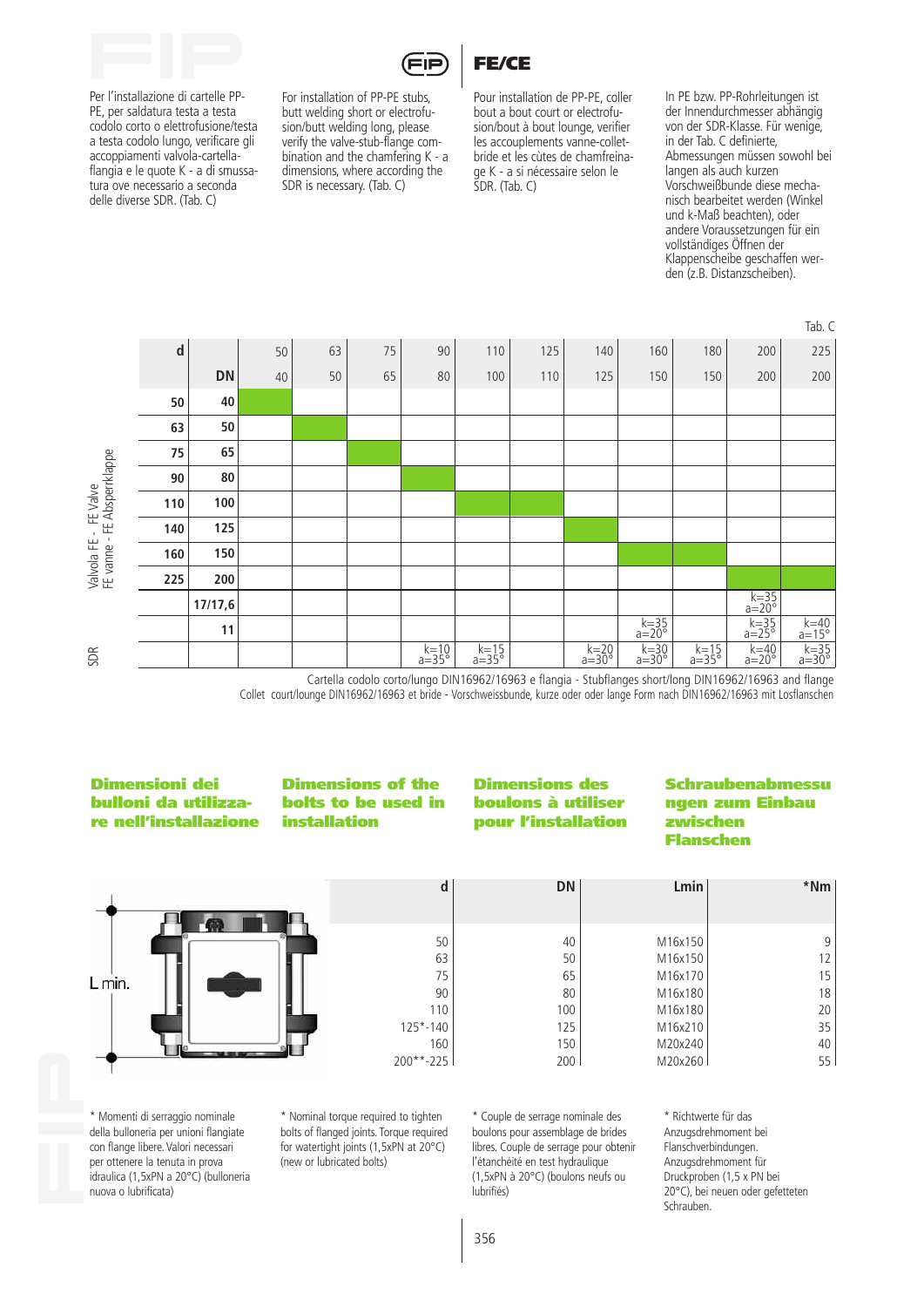#### **Installazione sull'impianto**

1) Prima di procedere all'installazione dei raccordi flangiati di collegamento, verificare che la luce libera di passaggio dei raccordi stessi permetta la corretta apertura della lente della valvola.

Controllare inoltre la quota massima di accoppiamento per la guarnizione.

- 2) Posizionare la valvola tra due collari con flange avendo cura di rispettare le quote di installazione Z. Si consiglia di installare sempre la valvola a lente parzialmente chiusa (non deve fuoriuscire dal corpo) e di evitare disassamenti delle flange, causa di possibili perdite verso l'esterno.
- 3) Prima di effettuare il serraggio dei tiranti, si consiglia di aprire la lente, per non danneggiare la guarnizione. Serrare in modo omogeneo i tiranti di collegamento, secondo la coppia nominale indicata in tabella. Non occorre forzare il serraggio dei tiranti per ottenere una perfetta tenuta idraulica. Un eccessivo serraggio pregiudicherebbe il contenimento delle coppie di manovra della valvola.
- 4) La valvola è bidirezionale e può essere installata in qualsiasi posizione. Può inoltre essere montata a fine linea o serbatoio.
- 5) Nelle operazioni di montaggio è consigliabile lubrificare le guarnizioni di tenuta in gomma con oli o grassi idonei (sono sconsigliati gli oli minerali in quanto aggrediscono la gomma etilene - propilene).

## **Connection to the system**

- 1) Fit operating handle to valve body, using bolt supplied. Prior to jointing stub flanges to pipe, check that design of stub allows full opening of disc.
- 2) Place the valve between two stub flanges. It is advisable to install the valve with the disc in the partially closed position and to make sure that no misalignment of the flanges occurs as it may cause leakage.
- 3) Before tightening the bolts, it is advisable to open the disc, in order not to damage the primary gasket. Connecting bolts must be tightened uniformly. Do not to exceed the nominal torque indicated in the table.
- 4) The valve is bi-directional and can be installed in any position.

Additionally, it can be mounted at the line end or on a tank.

5) During assembly it is advisable to lubricate the rubber seals. (Do not use mineral oil with EPDM).

# **FE/CE**

### **Montage sur l'installation**

- 1) Au préalable procéder à l'installation des collets et brides en vérifiant que l'espace libre permette l'ouverture correcte de la vanne. Contrôler aussi que la côte maximale permette l'accouplement correcte avec la manchette.
- 2) Positionner la vanne entre les deux extrémités des brides en respectant la côte d'installation Z définie.Il est conseillé d'installer la vanne à papillon partiellement fermé (il ne doit pas sortir du corps), et d'éviter tout désalignement des brides. Ce désalignement pourrait être la cause de défauts d'étanchéité.
- 3) Avant d'effectuer le serrage des boulons, il est conseillé d'ouvrir le papillon, pour ne pas endommager la manchette.

Il est nécessaire de procéder au serrage homogène de l'ensemble des boulons de fixation afin de ne pas créer de contraintes irrégulières sur les brides, selon les couples de serrage nominale indiquées. Il n'est pas nécessaire de trop serrer les boulons pour obtenir une parfaite étanchéité hydraulique: un serrage excessif augmente les couples de manœuvre de la vanne.

- 4) La vanne, bidirectionnelle, peut être installée en toute position. En plus, elle peut être installée en toute position. En plus elle peut être installée à fin de ligne ou sur réservoir.
- 5) Dans les opérations de montage, nous conseillons de lubrifier les joints avec de l'huile. A ce propos, il ne faut jamais employer des huiles minérales, agressives pour le caoutchouc en éthylène propylène.

## **Einbau in eine Leitung**

- 1) Vor dem Einbau ist zu überprüfen,Bob die Einbaulänge (Z - Maß) der Klappe mit dem Abstand der Bunde der Vorschweißbunde/Bundbuchse n übereinstimmt und ob für die Klappenscheibe genügend Freiraum in den Bundbuchsen / Vorschweißbunden für ein vollständige Öffnen zur Verfügung steht.
- 2) Die Klappe ist zwischen die mit Flanschen versehenen Bunde der Bundbuchsen / Vorschweißbunde einzusetzen. Es ist ratsam, daß die Klappe dabei in teilgeschlossenem Zustand ist. Es ist darauf zu achten, daß die Dichtungsauflageflachen der Vorschweißbunde/Bundbuchsen planparallel zueinander stehen, da es sonst zu Undichtheiten kommen kann.
- 3) Bevor die Schrauben angezogen werden, sollte die Klappenscheibe geöffnet werden um zu vermeiden, daß die Auskleidung/Dichtung beschädigt wird. Die Schrauben müssen gleichmäßig über Kreuz angezogen werden. Die im folgenden noch angegebenen Anzugsdrehmomente dürfen nicht überschritten werden. Für eine korrekte Abdichtung ist es nicht notwendig, die Schrauben übermäßig anzuziehen. Dieses könnte das

Betätigungsmoment der Absperrklappe erhöhen.

- 4) Die Durchflußrichtung ist beliebig (bidirektional) ebenso die Einbaulage. Weiterhin kann die Klappe als Abschlußarmatur am Ende einer Rohrleitung oder als Tankauslaß eingesetzt werden.
- 5) Für die Montage ist es empfehlenswert, die Gummidichtungen mit Öl oder Fett zu schmieren, wobei keine Mineralölprodukte zur Anwendung kommen dürfen, da hierdurch die Dichtungen angegriffen werden können..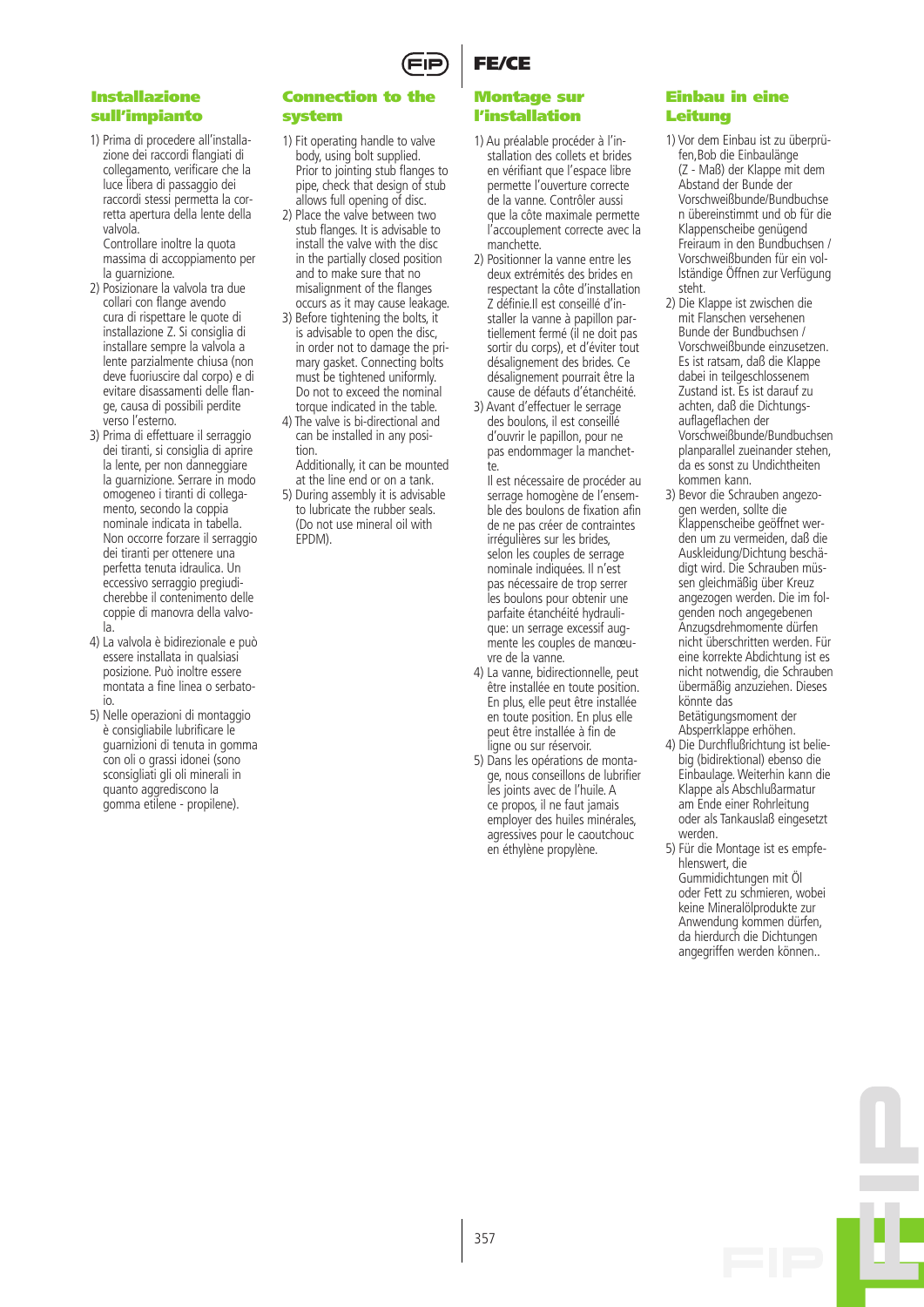

- 7) Si consiglia di rispettare le seguenti precauzioni:
- Convogliamento di fluidi non puliti: posizionamento con lo stelo di manovra inclinato di un angolo di 45° rispetto al piano di appoggio della tubazione.
- Convogliamento fluidi con sedimenti: posizionare la valvola con lo stelo di manovra parallelo al piano di appoggio della tubazione.
- Convogliamento fluidi puliti: posizionare la valvola con lo stelo di manovra perpendicolare al piano di appoggio della tubazione.
- Le valvole motorizzate, devono essere adeguatamente supporte (vedi Fig. 1).

is:

pipe.

restrictors.

- Dirty: it is advisable to install the valve with the manoeuvring stem at a position of a minimum 45° angle to the

- With suspended particles: it is advisable to install the valve with the manoeuvring stem just parallel to the pipe. Just clean: it is advisable to install the valve with the manoeuvring stem at a position of 90° angle to the pipe. Actuated valves should be properly installed (see picture 1). It is important to avoid rapid closure of valves to eliminate the possibility of water hammer causing damage to the pipe. Pneumatic actuators must be fitted with exhaust

7) If the medium to be conveyed 7) Il est conseillé de monter la vanne avec tige de manœuvre

**FE/CE**

- dans les positions suivantes: Si le fluide qui doit être transporté est chargé: avec un angle de 45° minimum entre la tige et le tube
- Si le fluide qui doit être transporté a des particules en suspension: parallèlement au tube
- Si le fluide qui doit être transporté est propre: perpendiculairement au tube
- Pour les vannes avec actionneurs en grands diamètres prévoir un supporte adéquat (voir fig. 1).
- Il est important d'éviter toujours de fermetures trop rapides des vannes. A ce but il est conseillé de prévoir l'installation de réducteurs de manœuvre.
- 7) Einbaulage (Winkel der Klappenwelle zur Waagerechten) in Abhängigkeit des Zustandes des zu fördernden Mediums: Medium stark verschmutzt
- min. 45°
- Medium mit Schwebepartikeln waagerecht
- Medium nicht verunreinigt senkrecht
- Angetriebene Klappen sollten, richtig eingebaut werden (fig. 1).
- Ein schnelles Schließen von Armaturen ist zu vermeiden, um Druckstöße die durch Wasserschläge entstehen, zu verhindern. Rohrsysteme können hierdurch zerstört werden. Aus diesem Grunde sollten Schneckenradgetriebe installiert werden, die auf Anfrage lieferbar sind.



Fig. 1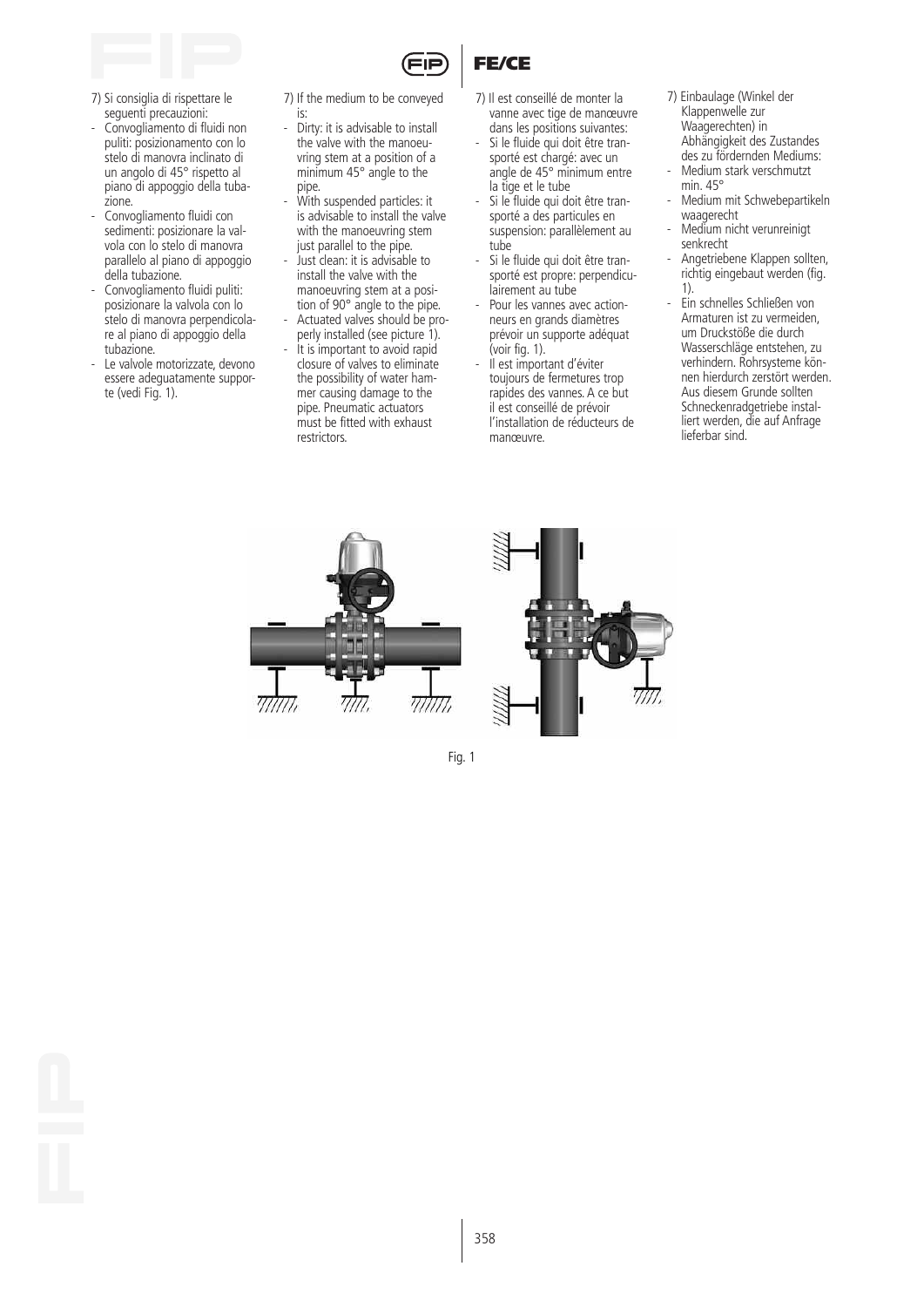#### **Smontaggio (DN 40-200)**

- 1) Togliere il tappo di protezione (4) e svitare la vite (2) con la rondelle (3)
- 2) Rimuovere l'attuatore (1)
- 3) Rimuovere il tappo di protezione (18) e la vite (17) con la rondella (16)
- 4) Estrarre lo stelo (5) e il disco (14)
- 5) Sfilare la guarnizione (15) dal corpo (11)
- 6) Rimuovere l'anello Seeger (8) e la bussola guida (10)
- 7) Rimuovere le guarnizioni (6) e (7)

## **Disassembly (DN 40-200)**

- 1) Remove the protection caps (4) and unscrew the screws (2) with the washers (3)
- 2) Remove the actuator (1)
- 3) Remove the protection cap (18) and the screw (17) with the washer (16)
- 4) Pull out the shaft (5) and the disc (14)
- 5) Take out the primary liner (15) from the body (11)
- 6) Remove the Seeger ring (8) and the bush (10)
- 7) Remove the O-rings (6) and (7)

# **FE/CE**

## **Démontage (DN 40-200)**

- 1) Enlever le chapeaux de protection (4) et dévisser les vis (2) avec les rondelles (3)
- 2) Enlever l'actionneur (1)
- 3) Enlever le chapeau de protection (18) et la vis (17) avec la rondelle (16)
- 4) Enlever la tige (5) et le disque (14)
- 5) Sortir le joint manchette (15) du corps (11)
- 6) Enlever la bague Seeger (8) et la douille (10)
- 7) Enlever les joints O-ring (6) et (7)

## **Demontage (DN 40-200)**

- 1) Schutzkappe (4) entfernen, Schraube (2) und Scheibe (3) lösen
- 2) Antrieb (1) entfernen
- 3) Schutzkappe (18), Schraube (17) und Scheibe (16) entfernen
- 4) Welle (5) herausziehen und Scheibe (14) entfernen
- 5) Dichtung/Auskleidung (15) aus dem Gehäuse (11) nehmen
- 6) Seeger-Ring (8) und Buchse (10) entfernen
- 7) O-Ringe  $(6 + 7)$  entfernen

## **Montaggio (DN 40-200)**

- 1) Calzare la guarnizione primaria (15) sul corpo (11)
- 2) Inserire le guarnizioni (6 e 7) sullo stelo (5)
- 3) Inserire le guarnizioni (9) sulla bussola guida (10) e la bussola sullo stelo; bloccare la bussola mediante l'anello Seeger (8)
- 4) Posizionare le guarnizioni (12) e successivamente gli anelli antifrizione (13) sul disco (14) e il disco all'interno del corpo, dopo aver lubrificato la guarnizione (15)
- 5) Inserire lo stelo passante attraverso corpo e disco
- 6) Avvitare la vite (17) con la rondella (16) e inserire il tappo di protezione (18)
- 7) Posizionare l'attuatore (1) sullo stelo
- 8) Avvitare le viti (2) con le rondelle (3) e posizionare i tappi di protezione (4)

## **Assembly (DN 40-200)**

- 1) Place the primary liner (15) on the body (11)
- 2) Position the gaskets (6 and 7) on the shaft (5)

3) Insert the gaskets (9) on the bush (10) and then the bush on the shaft; block the bush with the Seeger ring (8)

- 4) Position the O-rings (12) and then the anti-friction rings (13) on the disc (14) and then the disc in the body, after having lubricated the primary liner  $(15)$
- 5) Pass the shaft through body and disc.
- 6) Tighten the screw (17) with the washer (16) and place the protection cap (18)
- 7) Place the actuator (1) on the shaft.
- 8) Tighten the screws (2) with the washers (3) and place the protection caps (4)

## **Montage (DN 40-200)**

- 1) Chausser la manchette (15) sur le corps (11)
- 2) Insérer les joints O-ring (6 e 7) sur la tige (5)
- 3) Insérer les joints O-ring (9) sur la douille (10) et la douille sur la tige; bloquer la douille avec la bague Seeger (8)
- 4) Positionner les joints O-ring (12) et après les bagues antifriction (13) sur le disque (14) et le disque à l'intérieur du corps, après avoir lubrifié le joint (15).
- 5) Insérer la tige passante à travers corps et disque
- 6) Visser la vis (17) avec la rondelle (16) et insérer la chapeau de protection (18)
- 7) Positionner l'actionneur (1) sur la tige.
- 8) Visser les vis (2) avec les rondelles (3) et positionner les chapeaux de protection (4)

## **Montage (DN 40-200)**

- 1) Die kombinierte Auskleidung Dichtung (15) in das Gehäuse (11) einsetzen
- 2) Die beiden O-Ringe  $(6 + 7)$  auf der Welle (5) positionieren
- 3) Den O-Ring (9) auf die Buchse (10), und dann die Buchse auf die Welle schieben; die Buchse mit dem Seeger-Ring (8) arretieren
- 4) Erst den O-Ring (12), dann den Gleitring (13) in die Scheibe (14) einsetzen. Die Auskleidung/Dichtung (15) etwas schmieren und die Scheibe in das Gehäuse setzen
- 5) Die Welle durch das Gehäuse und die Scheibe führen
- 6) Die Schraube (17) und Scheibe (16) anziehen und die Schutzkappe (18) anbringen.
- 7) Legen Sie den Antrieb (1) und befestigen Sie dies mit den vier Schrauben (2) und Scheibe (3).
- 8) Schutzkappe (4) anbringen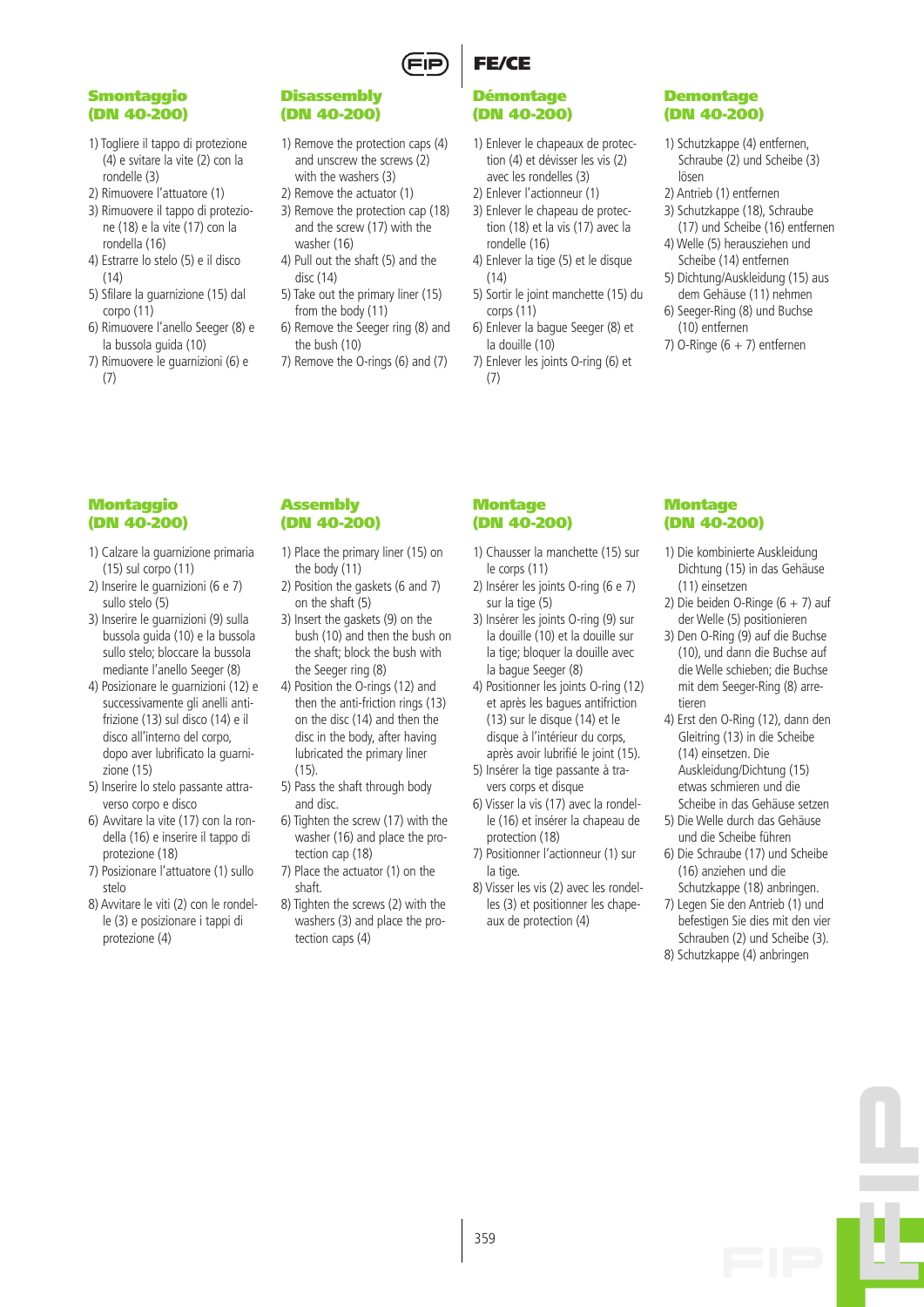





 $DN 40 \div 50$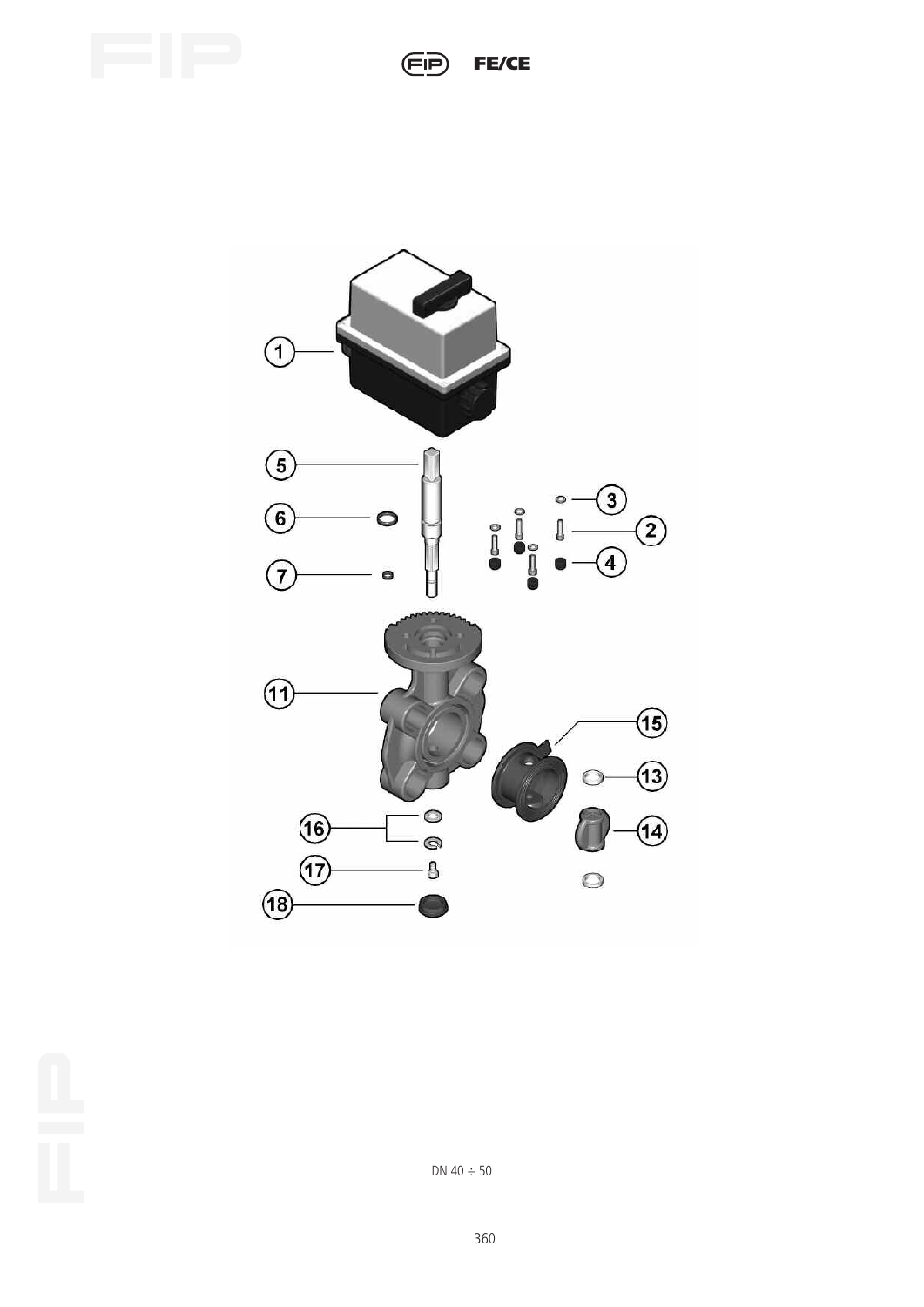



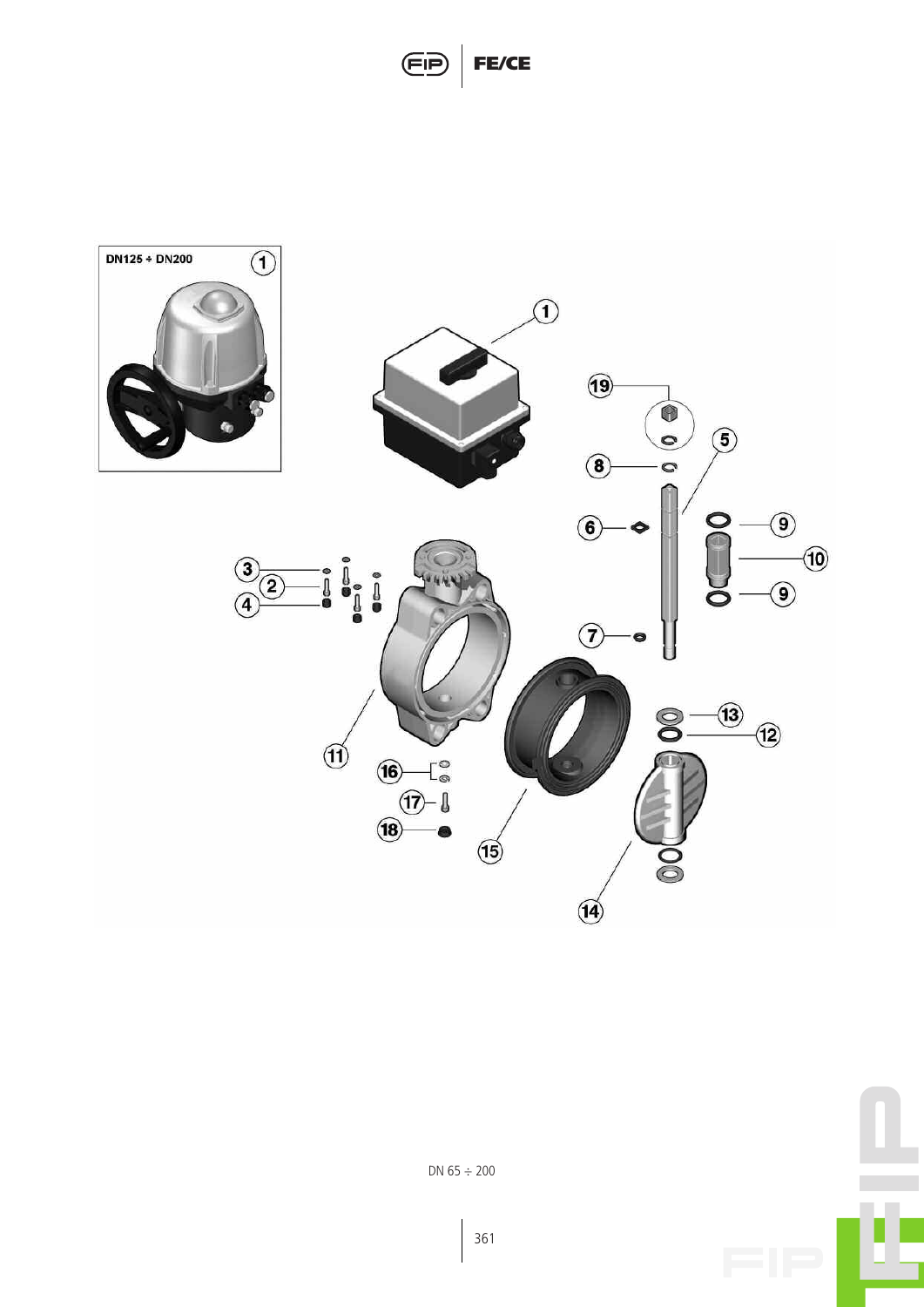



| Pos.           | Componenti                | <b>Materiale</b> | Q.tà           | Pos.           | <b>Composants</b>     | Materiaux Q.té |   |
|----------------|---------------------------|------------------|----------------|----------------|-----------------------|----------------|---|
|                |                           |                  |                |                |                       |                |   |
|                | Attuatore elettrico       | ABS              |                |                | Actionneur electrique | ABS            |   |
| 2              | Vite fissaggio            | Acciaio inox     | 4              | $\overline{c}$ | Vis de fixation       | Acier inox     |   |
| 3              | Rondella                  | Acciaio inox     | 4              | 3              | Rondelle              | Acier inox     | 4 |
| 4              | Cappellotto di protezione | PE               | 4              | 4              | Chapeau de protection | PE             | 4 |
| 5              | Stelo                     | Acciaio inox     |                | 5              | Tige de manoeuvre     | Acier zingué   |   |
| 6              | O-ring stelo              | EPDM-FPM         |                | 6              | O-ring tige           | EPDM-FPM       |   |
| $\overline{7}$ | O-ring stelo              | EPDM-FPM         |                | 7              | O-ring tige           | EPDM-FPM       |   |
| 8              | Anello seeger             | Acciaio inox     |                | 8              | Baque seeger          | Acier inox     |   |
| 9              | O-ring bussola            | EPDM-FPM         | $\overline{2}$ | 9              | O-ring douille        | EPDM-FPM       | 2 |
| 10             | Bussola quida stelo       | Nylon            |                | 10             | Douille               | Nylon          |   |
| 11             | Corpo                     | PVC-U            |                | 11             | Corps                 | PVC-U          |   |
| 12             | O-ring disco              | EPDM-FPM         | $\overline{2}$ | 12             | O-ring papillon       | EPDM-FPM       | 2 |
| 13             | Anello antifrizione       | <b>PTFE</b>      | 2              | 13             | Baque anti friction   | PTFE           |   |
| 14             | Disco                     | PVC-U            |                | 14             | Papillon              | PVC-U          |   |
| 15             | Guarnizione primaria      | EPDM-FPM         |                | 15             | Manchette             | EPDM-FPM       |   |
| 16             | Rondella                  | Acciaio inox     | 4              | 16             | Rondelle              | Acier inox     | 4 |
| 17             | Vite fissaggio            | Acciaio inox     | 4              | 17             | Vis de fixation       | Acier inox     | 4 |
| 18             | Cappellotto di protezione | PE               |                | 18             | Chapeau de protection | PE             |   |
| 19             | Riduzione quadra          | Acciaio inox     |                | 19             | Douille de reduction  | Acier inox     |   |

| Pos. | <b>Components</b>  | Material   Q.ty |   | Pos. | <b>Benennung</b>     | Werkstoff        | <b>Stûck</b> |
|------|--------------------|-----------------|---|------|----------------------|------------------|--------------|
|      |                    |                 |   |      |                      |                  |              |
|      | Electric actuator  | ABS             |   |      | Elektrischer-Antireb | ABS              |              |
| 2    | Screw              | Stainless steel | 4 | 2    | Schraube             | Edelstahl        | 4            |
| 3    | Washer             | Stainless steel | 4 | 3    | Scheibe              | Edelstahl        | 4            |
| 4    | Protection cap     | PE              | 4 | 4    | Schutzkappe          | PE               | 4            |
| 5    | Shaft              | Stainless steel |   | 5    | Welle                | Verzinkter Stahl |              |
| 6    | Shaft O-ring       | EPDM-FPM        |   | 6    | O-Ring f. Welle      | EPDM-FPM         |              |
|      | Shaft O-ring       | EPDM-FPM        |   | 7    | O-Ring f. Welle      | EPDM-FPM         |              |
| 8    | Seeger ring        | Stainless steel | 2 | 8    | Seeger-Ring          | Edelstahl        |              |
| 9    | Bush O-ring        | EPDM-FPM        |   | 9    | O-Ring f. Buchse     | EPDM-FPM         |              |
| 10   | Bush               | Nylon           |   | 10   | <b>Buchse</b>        | Nylon            |              |
| 11   | Body               | U-PVC           |   | 11   | Gehäuse              | PVC-U            |              |
| 12   | Disc O-ring        | EPDM-FPM        |   | 12   | O-Ring f. Scheibe    | EPDM-FPM         |              |
| 13   | Anti-friction ring | PTFE            | 2 | 13   | Gleitring            | PTFE             |              |
| 14   | <b>Disc</b>        | U-PVC           |   | 14   | Klappenscheibe       | PVC-U            |              |
| 15   | Primary liner      | EPDM-FPM        |   | 15   | Auskleidung/Dichtung | EPDM-FPM         |              |
| 16   | Washer             | Stainless steel | 4 | 16   | Scheibe              | Edelstahl        |              |
| 17   | Screw              | Stainless steel | 4 | 17   | Schraube             | Edelstahl        |              |
| 18   | Protection cap     | PE              |   | 18   | Schutzkappe          | PE               |              |
| 19   | Reduction sleeve   | Stainless steel |   | 19   | Reduzierungen        | Edelstahl        |              |